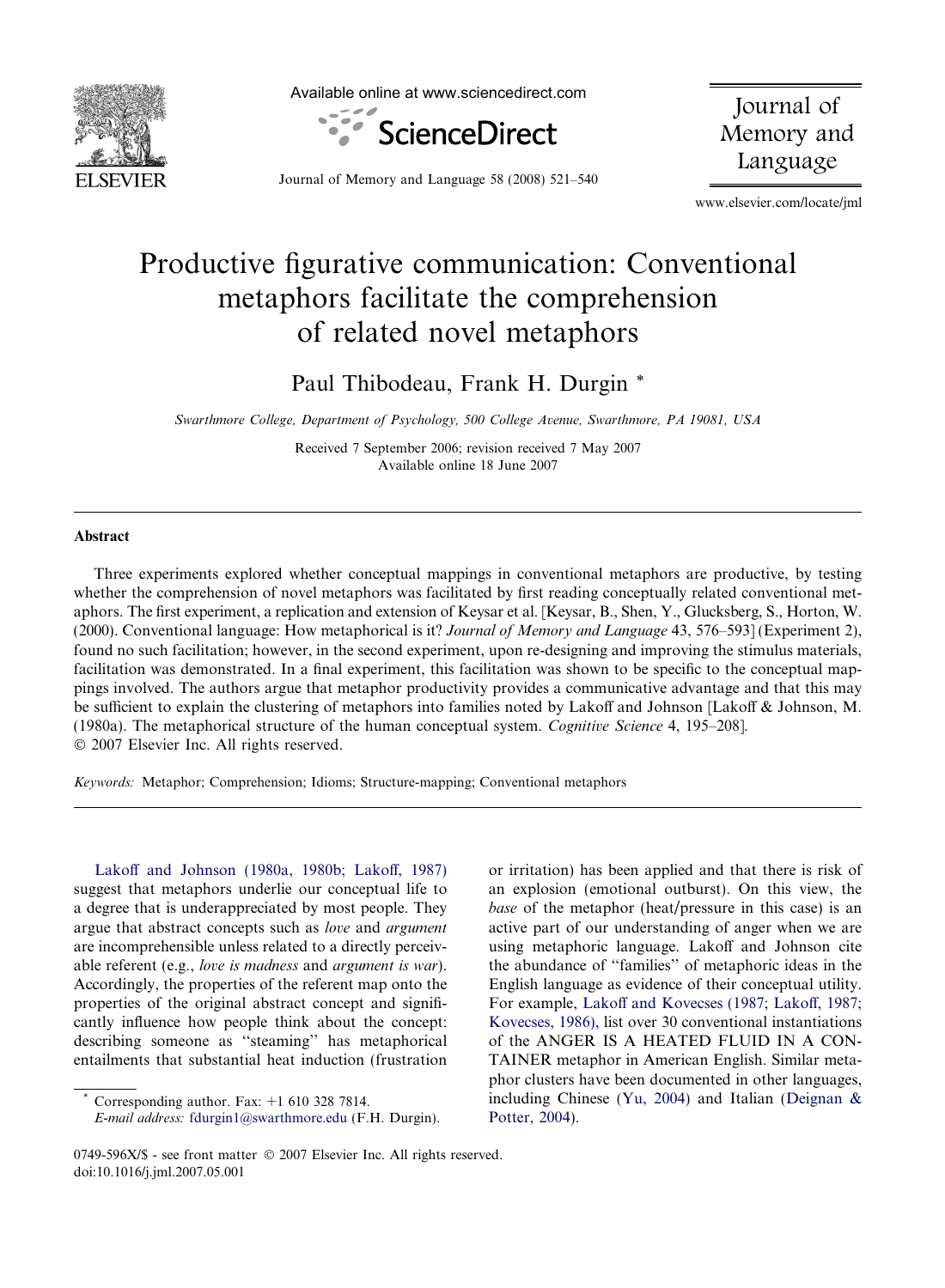In contrast, critics of Lakoff and Johnson see no need for such complex mapping. When someone is said to be steamed, is it really necessary to activate irrelevant information about water vapor? ([Gernsbacher, Keysar, Rob](#page-19-0)[ertson, & Werner, 2001\)](#page-19-0). Instead, would it not be simpler to have a lexicalized entry for *steamed* as *angry*, since the term is used so frequently? In that case, there would be no need to invoke the source content. In fact, a recent empirical paper supports this view—by demonstrating that conventional metaphors do not activate their original conceptual content, whereas novel metaphors do [\(Keysar, Shen, Glucksberg, & Horton, 2000](#page-19-0)). As we explain below, however, the question remains open for debate. We will describe a set of experiments that allow us to reinterpret the results presented in Keysar et al.

In this paper, we demonstrate that even conventional metaphors can facilitate processing of novel metaphoric content as long as both the conventional and novel metaphors refer to the same conceptual vehicle (see also, [Allbritton, McKoon, & Gerrig, 1995\)](#page-18-0). Although we do not intend to argue in favor of Lakoff and Johnson's strong claims about the role of metaphor in conceptual comprehension (see also [Gibbs, 1996](#page-19-0)), which are deservedly in dispute [\(Murphy, 1996, 1997](#page-19-0)), our data do go a long way toward demonstrating that the original conceptual content of conventional metaphors is not dead and that there may be a psychological reality to the idea of metaphor families.

As an alternative to Lakoff and Johnson's explanation for the emergence of metaphor families, we propose that they develop not as a result of conceptual need, but because they confer a communicative advantage. That is, one's conceptual understanding of anger does not depend on a prior understanding of heat and pressure; instead, describing anger through heat and pressure allows the speaker to rely on a preexisting reference scheme or conceptual mapping familiar to both the speaker and listener. As a result, the speaker can convey a large amount of information with minimal effort (see Relevance Theory, [Wilson & Sperber, 2004\)](#page-19-0). The formation of metaphor clusters could be evidence of the continued utility of activating established schemes and extending them. Support for this view would be found if conventional metaphor mappings could be shown to be productive—to facilitate the processing of related novel metaphors.

Experiments conducted by [Nayak and Gibbs \(1990\)](#page-19-0) can be evaluated as predecessors to the current productivity question. They found that people were quite sensitive to whether a series of conventional metaphors within a passage were related conceptually. That is, given a lead-up scenario containing a few related metaphors and then a target sentence, people preferred that the target sentence use consistent metaphoric imagery rather than inconsistent imagery, even if the intended meaning of the target sentence did not change. If a passage began by talking about anger in terms of heat and pressure, a conclusion about anger in terms of a wild animal seemed relatively inappropriate.

However, subsequent experiments by [Glucksberg,](#page-19-0) [Brown, and McGlone \(1993\)](#page-19-0) found no differences in processing time for stimuli like those studied by [Nayak](#page-19-0) [and Gibbs \(1990\).](#page-19-0) [Glucksberg et al. \(1993\)](#page-19-0) measured reading times for the target sentences (e.g., blew her top) and found that conventional metaphor phrases were read equally fast when preceded by metaphor phrases from the same family (e.g., ANGER IS HEAT) as they were when preceded by metaphor phrases from a different family (e.g., ANGER IS A WILD BEAST). They concluded that the processing of conventional metaphors failed to activate their source domain—implying that conventional metaphor mappings were not productive. However, it appears likely that the reading time data from their experiment was subject to floor effects and therefore insensitive to any conceptual facilitation; others have shown that conventional metaphors are read with speed equivalent to literal speech (e.g., [Blank,](#page-18-0) [1988](#page-18-0)).

[Keysar et al. \(2000\)](#page-19-0) realized that a stronger test of whether conventional metaphors activate metaphoric conceptual content would utilize novel metaphors in the target sentence. Evidence that conventional metaphors facilitate the processing of related novel metaphors would provide support for the productivity hypothesis. As noted above, Keysar et al.'s findings suggested instead that conventional expressions identified by Lakoff and Johnson are not, in fact, productive in this sense. Specifically, Keysar et al. found that when a novel metaphor was read in the context of related conventional metaphors it was processed no more quickly than when read in the context of non-metaphoric language. Conversely, reading times for the novel target read in the context of related novel metaphors, were reduced. Keysar et al. argued that conventional metaphors are dead and that only novel metaphors activate broader conceptual content.

However, two properties of the stimuli used in the [Keysar et al. \(2000\)](#page-19-0) experiments (provided to us by Drs. Keysar and Horton) lead to important questions regarding the results. First the conventional metaphor stimuli often were not conceptually parallel with the novel metaphor stimuli to which they were experimentally compared, sometimes leading to the impression of non sequitur in the conventional case. Second, many of the conventional metaphor phrases were inconsistent with the Lakoff and Johnson sources from which they were derived and were not truly conventional metaphors. We describe in further detail these particular concerns in Appendix A.

To eliminate the effect of these issues and address the theoretical question asked by [Keysar et al., 2000,](#page-19-0) we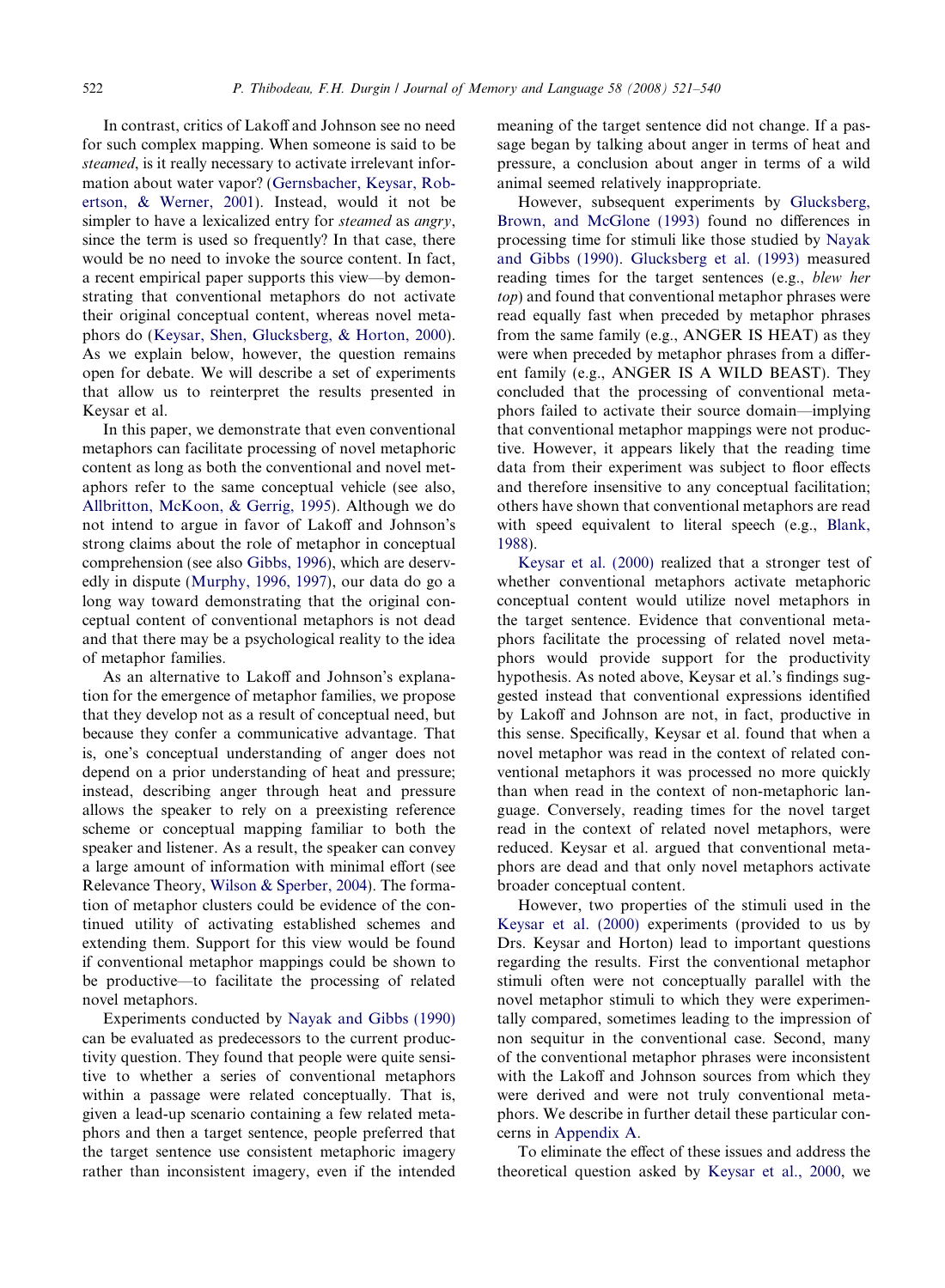developed a new stimulus set, following their techniques, but also meeting a set of additional criteria, which we list here. These criteria are not intended as a recipe for generating a stimulus set, but rather a set of tests we used to ensure our stimulus set was effective for answering the theoretical question. First, we used conventional metaphors from Lakoff and Johnson. Though often edited to suit the context, all of the conventional metaphor phrases could be accurately attributed to their text. Although other methods could have been chosen to operationalize ''conventional metaphor'' (e.g., see [Bow](#page-18-0)[dle & Gentner, 2005](#page-18-0); see also [Jones & Estes, 2006\)](#page-19-0), we chose for this experiment to implement the operationalization used by [Keysar et al. \(2000\).](#page-19-0)

Second, we ensured that the conventional metaphors were conceptually consistent and were truly stock phrases. Given that the list of conventional phrases was 25 years old, we often used internet search engines, such as Google, to check the frequency of Lakoff and Johnson's identified metaphor phrases. Using Google enabled us to easily, albeit informally, check the relative frequency of particular phrasings. For example, when we searched for the phrases (''argument was shaky'', "argument is shaky", or "shaky argument") we found 784 results. When searching for the same phrases with ''wobbly'' in place of ''shaky'' we found only 131 hits. To more formally evaluate the conventionality of the metaphors in the population being used in our experiment, we also asked people to rate the conventionality of the various scenarios, as we report below.

Third, we sought to create conventional-metaphor and novel-metaphor scenarios that were conceptually parallel and for which the target sentences did not appear to be non sequitur following the scenarios. To ensure that the stimuli actually were conceptually parallel, after creating the stimuli, we surveyed participants: some were asked to rate the fit of the target sentence with individual scenarios; others were asked to compare two scenarios and rate the conceptual parallelism of their meaning. Note that for the purposes of this paper, we used ''fit'' not as a theoretical construct concerning metaphors, but a methodological construct concerning sentence-reading studies. We wished to ensure that differences in reading time reflected metaphor comprehension time rather than violations of discourse norms. In addition to these criteria, we decided that only one set of context scenarios would be developed for any given target concept or conceptual metaphor domain. For example, because we included the metaphor family, A RELATIONSHIP IS A JOURNEY, in our stimulus set, we retained AN ARGUMENT IS A WAR rather than AN ARGUMENT IS A JOURNEY. We did include LOVE IS MADNESS in addition to A RELA-TIONSHIP IS A JOURNEY (Lakoff[, 1986](#page-19-0)), because they seemed sufficiently distinct. We also retained A THEORY (or ARGUMENT) IS A BUILDING,

because a theoretical argument, built by one person, is easy to distinguish from a verbal conflict between two. We also eliminated the initial explicit statement of the metaphor used by Keysar et al. in their novel scenarios. Thus, we sought in all ways to make our stimuli conceptually parallel and thus suited for comparing the effects of novel and conventional metaphors with non-metaphoric text.

Finally, we tried to avoid promoting reading strategies that would cause people to skim over metaphors. The questions following our filler scenarios predominantly asked about facts (6 out of 10), but four of the questions asked about metaphors (2 novel and 2 conventional). These questions ensured that participants were not simply memorizing facts from the scenarios. For example, in a filler scenario that described Jessica as a lifesaver for picking up a friend who had a flat tire, the follow-up question read, ''Was Jessica compared to a lifeguard?'' In another that compared dealing with a bureaucratic institution to quicksand, we asked if there was sand in the building. As a manipulation check, after completing the experiment participants were asked if they had read for comprehension or had focused on facts. Survey responses confirmed that when we asked about both metaphors and facts (Experiment 2), participants were more careful readers than when asked about facts only (Experiment 1, replicating Keysar et al.).

We will first present our replication of the crucial experiment from [Keysar et al. \(2000, Experiment 2\)](#page-19-0). We will then present our own version of the experiment, which suggests that conventional metaphors can indeed facilitate the comprehension of related novel metaphors. After providing evidence that conventional metaphors do aid in the comprehension of novel metaphors, we will present a third experiment that considers the conclusions of Glucksberg et al. (1993). Using triads of scenarios representing two different metaphor families as well as a non-metaphoric control scenario, we will show in Experiment 3 that facilitation in the processing of novel metaphors depends on reading conceptually-related conventional metaphors.

# Experiment 1: Replication using the materials of [Keysar](#page-19-0) [et al. \(2000\)](#page-19-0)

In order to ensure that we understood the methods used in the experiments cited in [Keysar et al. \(2000\)](#page-19-0), we first set out to replicate Keysar et al.'s Experiment 2 as originally conducted. The only change we made to the experiment was that, following the main experiment, participants were asked to rate a selection of scenarios from the experiment both for ''conventionality'' and for ''fit'' with the target sentences (see [Appendix B](#page-13-0)). This was done to quantify our impression that the target sentences often did not fit with the conventional metaphor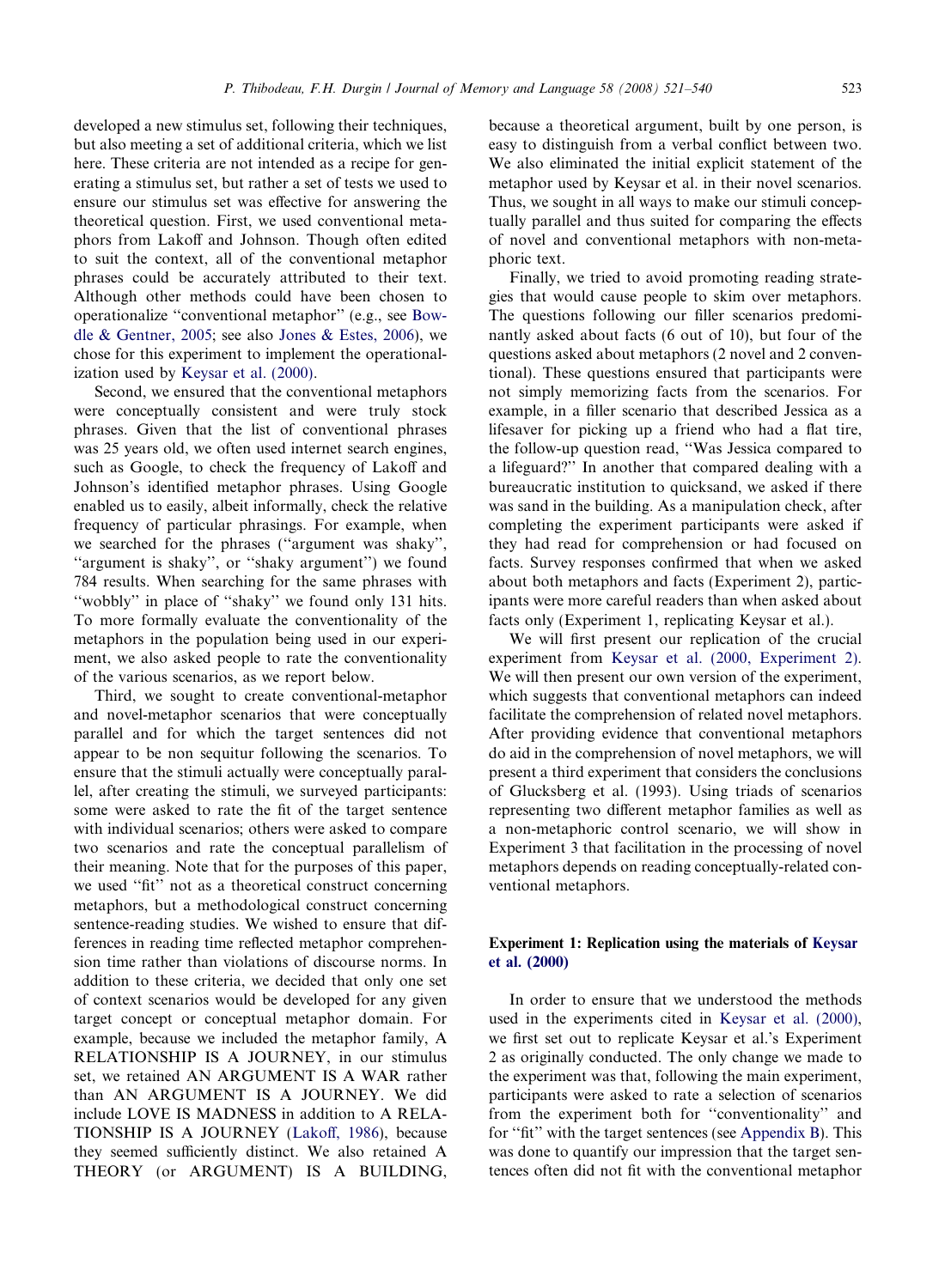scenarios nearly as well as they fit with the novel metaphors. As noted above, we regard ''fit'' not as a theoretical construct concerning metaphors, but a methodological construct concerning sentence-reading studies—essentially ''how well does the target sentence follow from the lead-up scenario?''.

We also added a questionnaire to collect participants' overall reaction to the experiment. We expected to replicate the results from [Keysar et al. \(2000\)](#page-19-0) and to find that when using the stimuli set provided by Drs. Keysar and Horton, conventional metaphors would not facilitate the comprehension of related novel metaphors. However, we did expect to measure large differences in "fit" between the novel and conventional metaphor scenarios.

# Methods

# **Participants**

Thirty-six Swarthmore College undergraduates who were native speakers of American English contributed data for this experiment either for pay or academic credit as a component of their Introductory Psychology class.

## Replication materials

All of our experimental materials, except the questionnaires, were provided to us by Drs. Keysar and Horton. We implemented the experiment using DirectRT software, and using a DirectIN keyboard to maintain accurate response timing. Each participant read a total of sixteen conceptual mapping scenarios in one of four conditions as well as fifteen filler scenarios.

Just as in the [Keysar et al. \(2000\)](#page-19-0) study, participants read each scenario on a computer screen (ours was a  $16<sup>′</sup>$ flat-screen cathode ray tube monitor). The scenarios were broken into units that fit onto a single line in the middle of the screen. Whenever possible, each unit contained a full sentence; otherwise, the sentence was broken in a logical place and split into two lines. The participants were instructed to press the ''0'' button on the number-pad of the keyboard as soon as they finished a line. The following line then replaced the current one and the software stored the reading times. The target sentence was not singled out in any way and represented the final line of each scenario. Before each scenario began, a ''Prepare for next scenario'' message was shown on the screen for 5000 ms; after each scenario ended, an ''end of scenario'' message was shown on the screen. Five of the filler items appeared at the beginning of the experiment as practice items, two of which included questions.

### Design

The design of the experiment we replicated was within-subjects, with four conditions. For three of the

conditions, the target sentence involved a novel metaphor and the scenario used (1) novel metaphors, (2) conventional metaphors, or (3) non-metaphorical language. In the fourth condition, a (non-metaphoric) scenario had been constructed that prepared for a (4) literal reading of the target sentence (see [Table 1](#page-4-0) for examples). Each participant read four of the experimental scenarios from each of the four conditions. To this end, four different groups of the scenario-condition pairings were created, with a quarter of the participants assigned to each group. The order of presentation was randomized for each participant.

#### Procedure

Written and verbal instructions were presented that emphasized both speed of reading and accuracy of answering questions. The written instructions for the experiment were: ''You will be reading a series of brief stories. They will be presented on the screen, line by line. Press the '0' key as soon as you comprehend each line. After some of the stories there will be a yes/no question asked about it. Answer 'Y' for yes and 'N' for no. Work quickly for all trials, but make sure to be accurate for the yes/no questions. Thanks. Press any key to begin.'' The experimenter remained with the participant for the first two practice trials and then left the room. When the participant had completed the main experiment, paper surveys and questionnaires were administered.

Before rating the conventionality and fit of scenarios, participants were given a chance to identify scenarios that were particularly memorable and to make other comments about the experiment. This survey included a manipulation check to assess the effect of the questions: We asked ''Did you focus on remembering facts for the questions or did you just read and try to comprehend the stories?"<sup>1</sup> Afterwards participants were asked to make ''conventionality'' and then ''fit'' judgments on eighteen scenarios (which included two practice) in three conditions—novel, conventional, and non-metaphorical. For the conventionality judgments, the target sentence was not shown. Instructions and practice materials for the questionnaires are shown in [Appendix B.](#page-13-0)

# Results and discussion

In the analysis of the main experiment, extreme reading times were trimmed so that response times below 50 ms (button-press errors) were removed, as were response times above 6000 (roughly 4 SDs longer than the mean reading time). This caused 11 response times to be taken out, which represented 1.9% of the data.

 $<sup>1</sup>$  The manipulation-check question, though somewhat</sup> leading, was based on volunteered remarks from pilot subjects. The same question was used for both Experiment 1 and Experiment 2.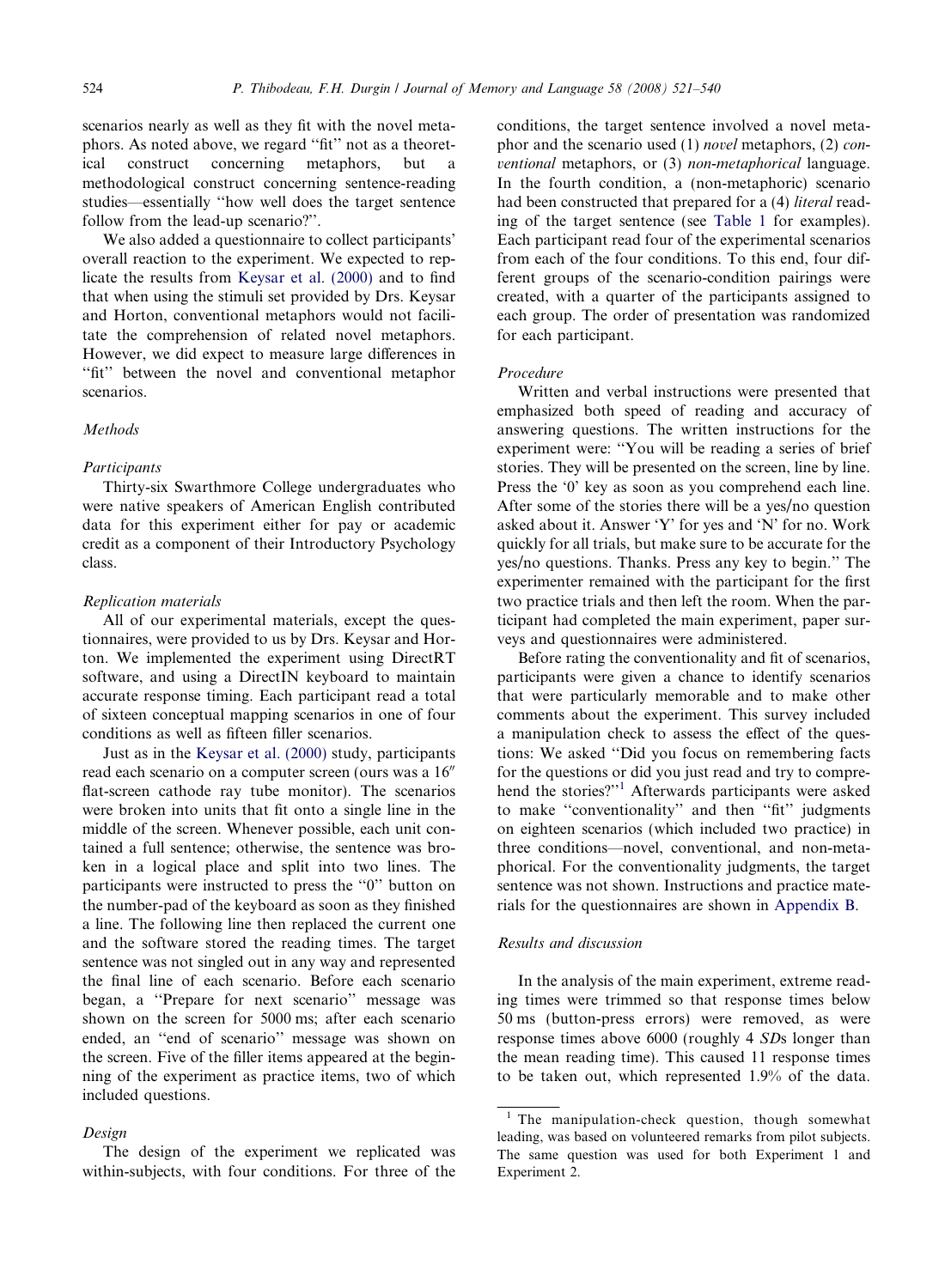<span id="page-4-0"></span>

| Table 1                                   |  |  |
|-------------------------------------------|--|--|
| Example stimuli from Keysar et al. (2000) |  |  |

| Stimulus type                        | Text                                                                                                                                                                                                                                                              |
|--------------------------------------|-------------------------------------------------------------------------------------------------------------------------------------------------------------------------------------------------------------------------------------------------------------------|
|                                      | A. Metaphor family: LIFE IS A GAMBLING GAME                                                                                                                                                                                                                       |
| Target sentence                      | This place is a casino                                                                                                                                                                                                                                            |
| Novel metaphors                      | Life is a gambling game. Though the doctors told her that the house always won, Joan decided to save up<br>her aces and have the operation. As she walked into the hospital she thought: [target sentence]                                                        |
| Conventional metaphors               | Life is risky. Though the doctors told her that her chances were slim, Joan decided to stand pat and have<br>the operation. As she walked into the hospital she thought: [target sentence]                                                                        |
| Non-metaphorical                     | Life is risky. Though the doctors told her that she probably wouldn't survive, Joan decided to go ahead<br>and have the operation. As she walked into the hospital she thought: [target sentence]                                                                 |
| Literal scenario                     | Life is a gambling game. That's why people like to take risks. When the local laws were changed to permit<br>gambling, the local hotel installed slot machines, poker tables, and roulette. When we walked into the hotel<br>lobby, we thought: [target sentence] |
| B. Metaphor family: IDEAS ARE PEOPLE |                                                                                                                                                                                                                                                                   |
| Target sentence                      | Tina is currently weaning her latest child                                                                                                                                                                                                                        |
| Novel metaphors                      | As a scientist, Tina thinks of her theories as her children. She is a fertile researcher, giving birth to an<br>enormous number of new findings each year. [target sentence]                                                                                      |
| Conventional metaphors               | As a scientist, Tina thinks of her theories as her contribution. She is a prolific researcher, conceiving an<br>enormous number of new findings each year. [target sentence]                                                                                      |
| Non-metaphorical                     | As a scientist, Tina thinks of her theories as her contribution. She is a dedicated researcher, initiating an<br>enormous number of new findings each year. [target sentence]                                                                                     |
| Literal scenario                     | As a scientist, Tina thinks of her theories as children. She makes certain that she nurtures them all. But she<br>does not neglect her real children. She monitors their development carefully. [target sentence]                                                 |

Mean reading times were computed by scenario type for each participant.

Our reading time results revealed essentially the same pattern as those of [Keysar et al. \(2000\),](#page-19-0) as shown in Fig. 1. There was a significant main effect of scenario type,  $F(3, 105) = 9.14$ ,  $p < .01<sup>2</sup>$  Planned comparisons  $(\alpha = 0.05)$  indicated that reading times for the target sentence following non-metaphoric and conventional-metaphor scenarios were each reliably longer than reading times following novel-metaphor scenarios and scenarios that allowed for a literal reading of the target sentence. Reading times were no longer following novel metaphor scenarios than following those that prepared the reader for a literal interpretation of the target sentence. That is, novel metaphors were as facilitative as literal reading. Additionally, although Fig. 1 appears to suggest otherwise, reading times were not reliably faster in the presence of conventional metaphors than they were when no metaphors were used until the target sentence,  $t(35) = 1.43$ ,  $p > 0.10$ . This replicates the findings of Keysar et al. insofar as there was no evidence of a comprehension delay for the metaphorical target sentence when it was preceded by novel metaphors, but there was evidence of delayed comprehension when the target



Fig. 1. Average reading times for target sentences by scenario condition in Experiment 1. ''Literal'' refers to the targets following a scenario that led to a literal reading of the target sentence and is used as a baseline. Standard errors, computed with respect to within-subject differences, are shown.

was preceded by conventional metaphors.

In [Keysar et al. \(2000\),](#page-19-0) this pattern of results was explained as novel metaphors activating conceptual structures that facilitated understanding of the novel metaphor in the target sentence and conventional metaphors

<sup>2</sup> Note that F2 is not reported because items were not sampled randomly from some population that we wish to generalize to ([Raaijmakers, Schrijnemakers, & Gremmen,](#page-19-0) [1999](#page-19-0)).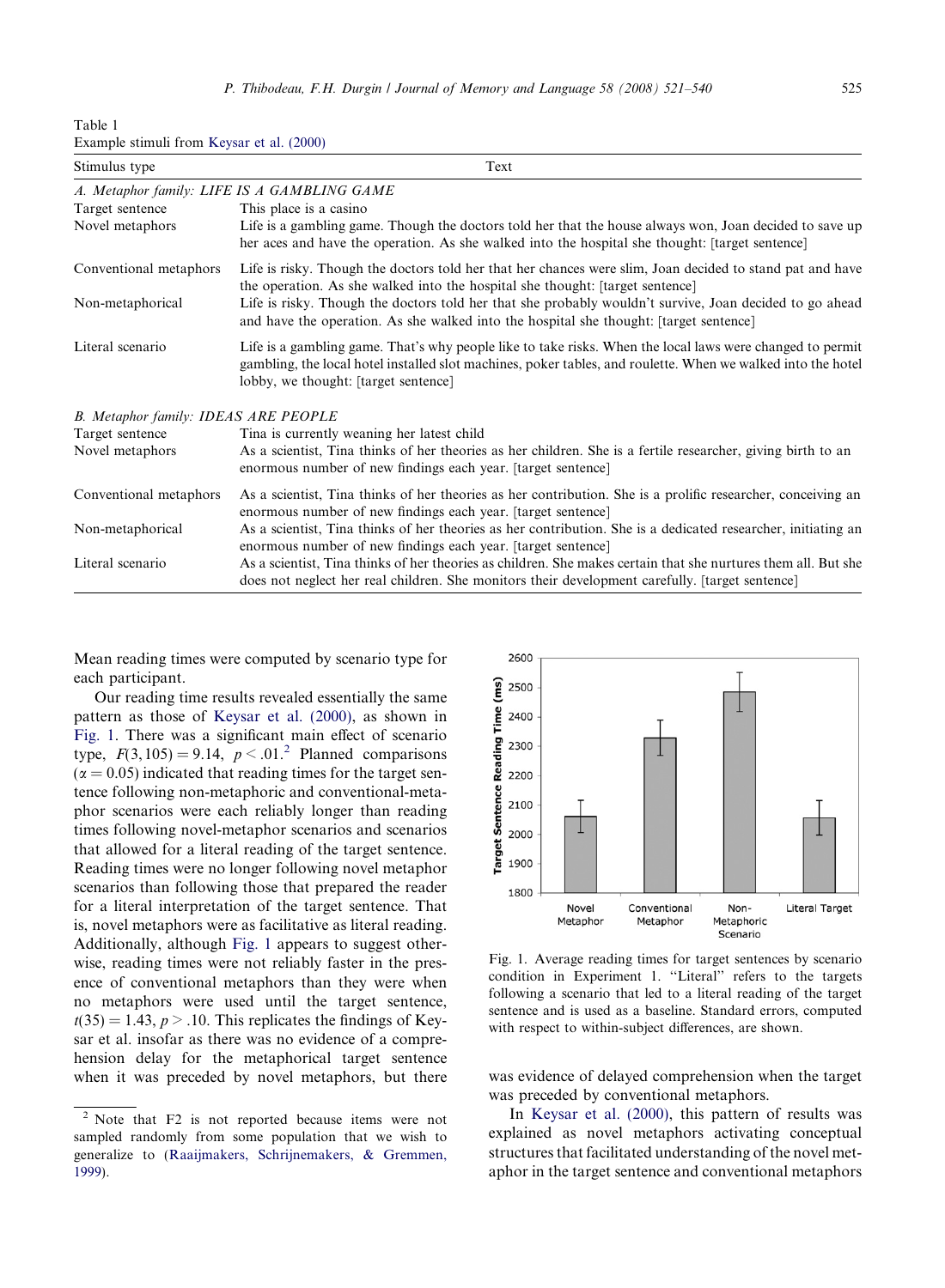failing to activate those structures. Further, using questionnaire data, it was demonstrated that neither ''specificity'' nor ''explicitness'' was confounded with the conventionality of their metaphors. However, there was no measure of ''fit'' in the [Keysar et al. \(2000\)](#page-19-0) experiments.

Average judgments of ''non-conventionality'' and of "fit" for the stimulus materials used in the [Keysar](#page-19-0) [et al. \(2000\)](#page-19-0) experiments are shown in Fig. 2. Evident from these data, the novel metaphor scenarios are not only judged as more unconventional (4.64 vs. 2.70 and 2.18), as is appropriate, they are also judged to fit much better with the target sentences (5.04 vs. 3.40 and 2.86). Planned pair-wise comparisons showed that all three conditions significantly differed from one another  $(\alpha = .01)$ , both for "fit" and for "conventionality". More importantly, in both cases the novel metaphor scenarios differed from the conventional metaphor scenarios by a reliably greater amount than the conventional metaphor scenarios differed from the non-metaphoric scenarios. Thus, degree of conventionality is confounded with the "fit" between the scenarios and their targets.

To test for effects of scenario condition independent of ''fit'', we used the mean fit scores for each item in each condition (expressed as deviations from the average fit score) as a covariate in a mixed models analysis of target sentence reading times by item and subject, computing confidence intervals using a Markov Chain Monte Carlo procedure. With fit thus accounted for, reading times following novel-metaphor scenarios no longer differed reliably from conventional metaphor scenarios ( $p > .40$ ).

Is it possible that ''fit'' is just another way of assessing the inefficacy of conventional metaphors? That is, will it turn out that any manipulation of conventionality will in fact affect judgments of fit to this extent because novel metaphors simply activate the right conceptual structures, while conventional ones do not? We do not think this is the case. Although our questionnaire concerning fit did not distinguish between conceptual fit and stylistic fit, we think the very large difference in rated fit is an indication of differences in the stimuli that are not due to stylistic differences alone (e.g., to metaphoricity or to novelty), but probably to conceptual fit and non sequitur. As we have suggested in the introduction, there are many examples of ''conventional'' metaphors from the stimulus set developed by [Keysar et al. \(2000\)](#page-19-0) that were not conceptually parallel to the novel metaphors used, or that made the target sentences seem like non sequiturs. Indeed, we believe that conventional metaphors did not facilitate the comprehension of the target sentences because the specific metaphor phrases in the conventional condition did not lead into the target sentences as well as the novel metaphors did. Clearly, if differences in conceptual fit can be reduced by maintaining conceptual parallelism among variants of the scenarios, it should be possible to determine whether it was actually the conventionality of the metaphors that produced the longer reading time of the target following conventional-metaphor scenarios. It is with this goal in mind that we developed the materials for Experiment 2.

#### Experiment 2: New materials

As described in the introduction, we sought to develop a set of stimuli that satisfied a number of specific criteria. Principally, our goal was to develop stimuli that used conventional or novel metaphors that were consistent conceptually. We expected that this would reduce the differences in ''fit'' between novel metaphor



Fig. 2. Average ratings in Experiment 1 (on a 7-point Likert scale) for ''non-conventionality'' (a) and for ''fit'' (b) are shown for the three scenario types that preceded metaphorical readings of the target sentence. Standard errors, computed with respect to withinsubject differences, are shown.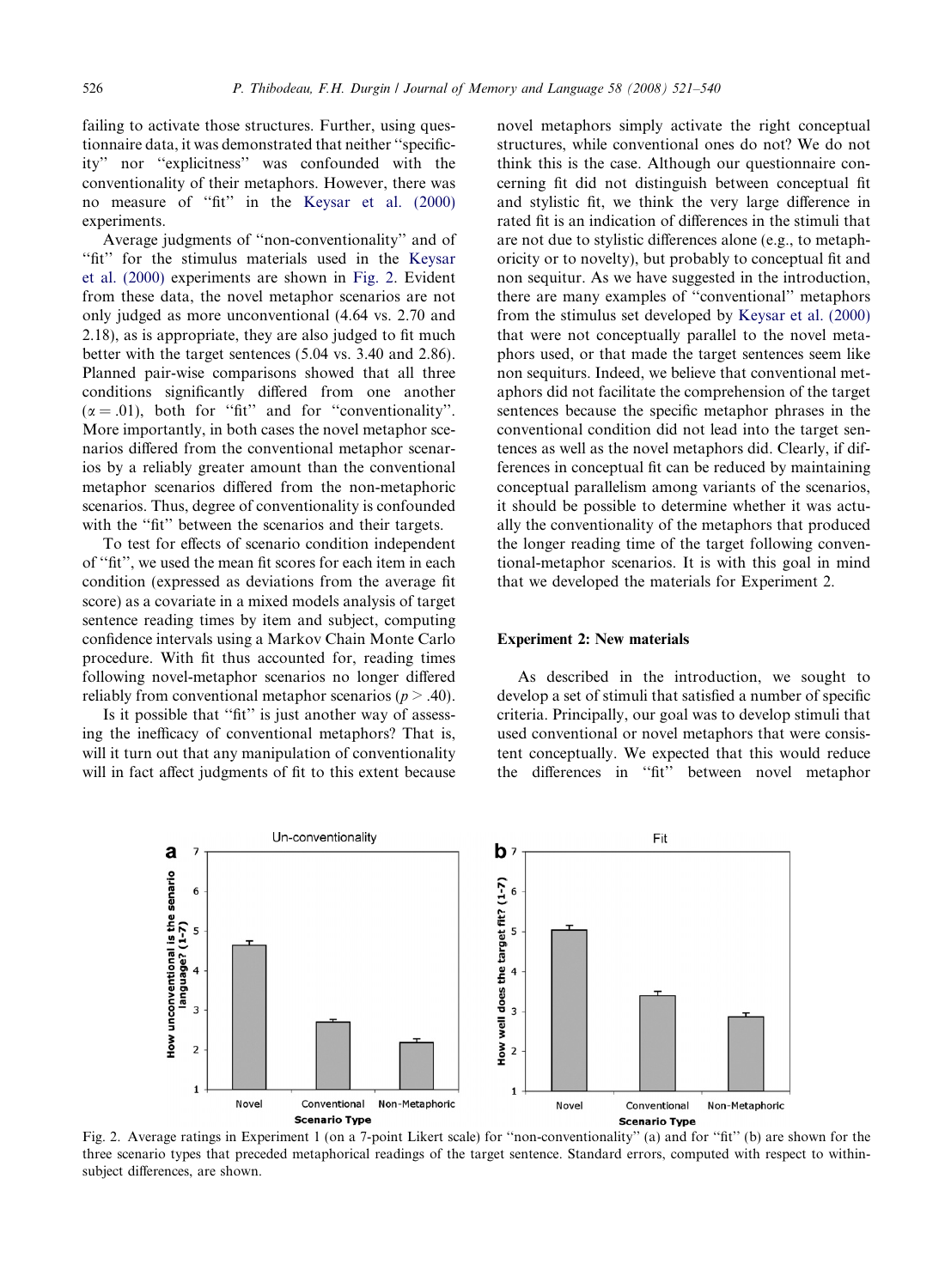scenarios and the others, reducing the likelihood of confounding ''conventionality'' and ''fit''.

By reducing this confound, we believed that we could find evidence that conventional metaphors activate an underlying conceptual structure and facilitate the comprehension of related novel metaphors. Such evidence, would counter the strong conclusion argued in [Keysar](#page-19-0) [et al. \(2000\)](#page-19-0): that conventional metaphors are dead insofar as they do not activate their metaphoric conceptual structure. The methods adopted for our experiment were very similar to those of Experiment 1, except that the stimulus materials were modified to conform to the criteria laid out in the introduction. The complete stimulus set is presented in Appendix C.

# Methods

#### **Participants**

Sixty-seven Swarthmore College undergraduate students who were native speakers of American English participated in the study for money or credit in their introductory psychology class. None of the sixty-seven participants was a participant in the first experiment. Three participants answered incorrectly to three or more questions, so their data was not included in the analysis. One additional participant read all materials too slowly to be included (more than 4 standard deviations from the mean).

## **Materials**

We created new stimuli according to the conditions listed above for twelve conceptual mappings. We also re-developed many of the fifteen filler items, of which ten included a follow-up question. Five of the fillers contained novel metaphors; five of the fillers contained conventional metaphors; and five of the fillers were non-metaphoric. All of these materials are shown in Appendix C.

# Procedure and design

The procedure and design were identical to our Experiment 1, except that the number of stimuli was reduced because we only had 12 experimental scenarios rather than 16 (as a result of eliminating duplicate conceptual targets and domains). Participants therefore were exposed to three scenarios of each type, which, with the fillers, constituted 27 scenarios in all. As in Experiment 1, there were four different groups of scenarios used—with each scenario assigned to a different condition for each of the four groups. The order of presentation was randomized for each person (except that five fillers served as initial practice trials). The format and instructions were the same as in Experiment 1.

The questionnaires were also developed in a similar manner. Literal-target scenarios were not included; so only three groups of questionnaires were developed.



Fig. 3. Average reading times for target sentences by scenario condition in Experiment 2. ''Literal'' refers to the times following a scenario that leads to a literal reading of the target sentence and is used as a baseline. Standard errors, computed with respect to within-subject differences, are shown.

These three were divided fairly evenly across participants in each of the four different groups of the main experiment.

# Results and discussion

The results were analyzed as in Experiment 1. The mean reading times for the target sentences are shown in Fig. 3. There was a reliable effect of condition,  $F(3, 186) = 3.16$ ,  $p < .05$ . As is evident from the figure, there were no reliable differences in this experiment between scenarios constructed from novel metaphors (1912 ms) and those constructed from conventional ones (1928 ms). Nor did either of these reading times differ from the reading time for the same target sentences when the lead-up scenario induced a literal reading (1910 ms). In contrast, planned comparisons ( $\alpha = .05$ )<sup>3</sup> showed that the metaphoric reading of the target sentences was reliably longer than each of the other conditions when the scenarios were parallel in meaning with the metaphoric scenarios, but lacked metaphorical conceptual content (2102 ms).

The present results provide evidence that conventional metaphors do, in fact, aid the understanding of target novel metaphors by activating metaphorical content: Reading times for target sentences containing novel metaphors were faster following the reading of conceptually-related conventional metaphors than they were

<sup>&</sup>lt;sup>3</sup> Although we did not correct for multiple tests, there is actually only one test that is important to our thesis: Target sentences were processed faster following conventional metaphor scenarios than following non-metaphoric scenarios,  $t(62) = 2.12, p \le .05.$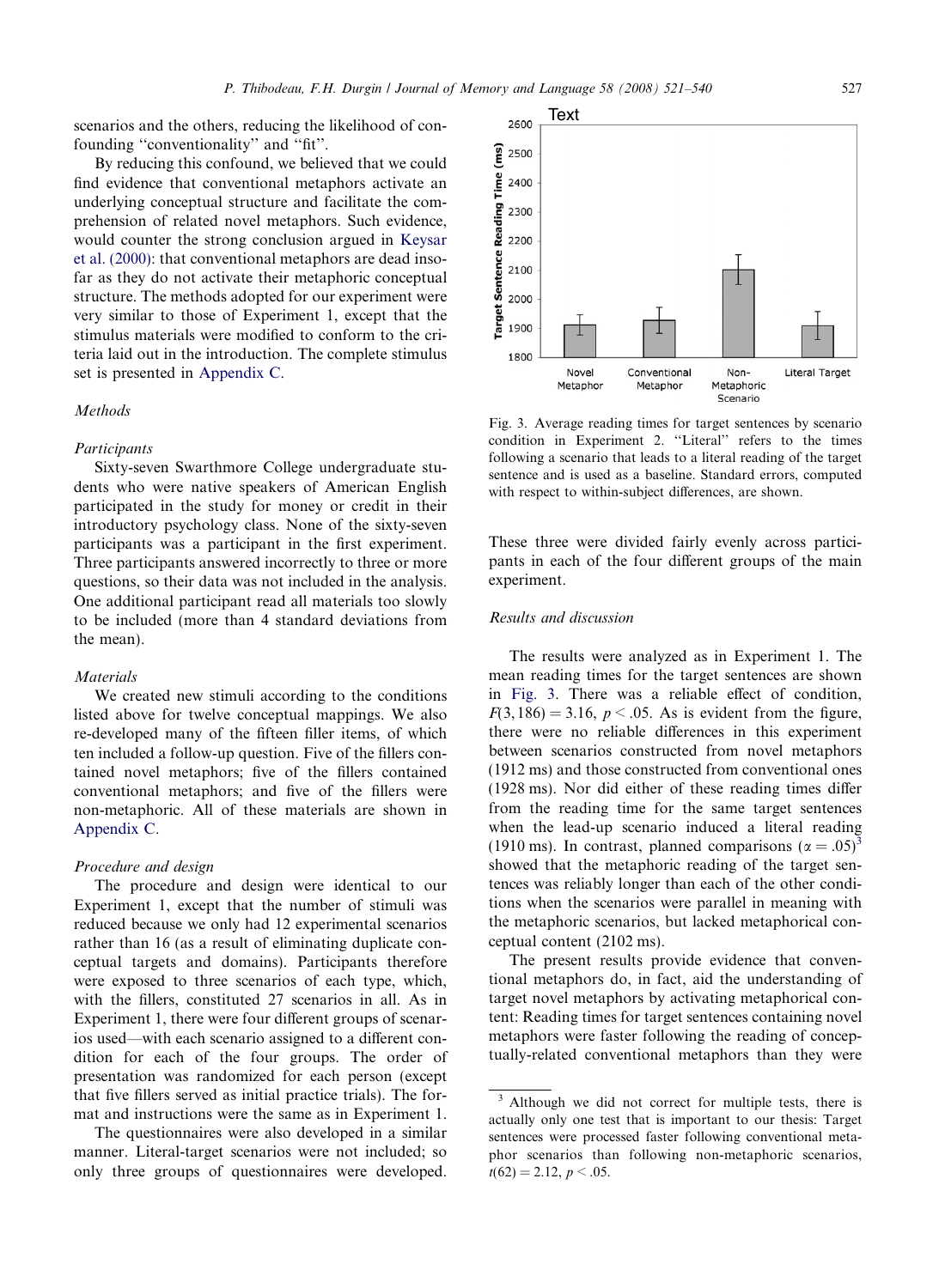following non-metaphoric language with a parallel interpretation. Thus, it would appear that conventional metaphors did activate metaphoric concepts as well as the novel metaphors did.

As expected, the conventionality data yielded a main effect for condition,  $F(2, 124) = 78.5$ ,  $p \le 0.01$ . Planned comparisons confirmed that novel metaphor scenarios (4.50) were judged to be more unconventional than were conventional metaphor scenarios (2.39), which were in turn judged more unconventional than non-metaphoric scenarios (1.49). The average difference in conventionality between scenarios constructed from novel and from conventional metaphors (2.11), was not reliably different from that in Experiment 1 (1.94),  $t(97) = 0.81$ ,  $p > .10$ . As in Experiment 1, however, the difference in unconventionality between novel and conventional metaphor scenarios was much greater than that between conventional metaphor and non-metaphor scenarios (0.90),  $t(62) = 6.64$ ,  $p < .01$ , confirming that the scenarios differed in conventionality as intended.

The fit data also yielded a main effect for condition,  $F(2, 124) = 17.6$ ,  $p < .01$ . Although planned comparisons confirmed that novel metaphor scenarios (4.48) were still judged as fitting better with the target sentence than were conventional metaphor scenarios (4.07), posthoc comparisons showed that the average difference in fit between scenarios constructed from novel and from conventional metaphors (0.42), was reliably less than in Experiment 1 (1.64),  $t(97) = 4.77$ ,  $p < .01$ . Conventional metaphor scenarios were also still judged to fit slightly better than the non-metaphorical scenarios (3.40), however, the difference in fit between the conventional metaphor scenarios and the non-metaphorical scenarios (0.77) was not reliably different from that of Experiment 1 (0.53),  $t(97) = 1.01$ ,  $p > 0.10$ . Residual differences in judgments of fit may be unavoidable because the target sentences include novel metaphors (and are therefore, stylistically, most consistent with novel metaphor scenarios and least consistent, stylistically, with non-metaphoric language).

To test for effects of scenario condition independent of ''fit'', we again used the mean fit scores for each item in each condition (expressed as deviations from the average fit score) as a covariate in a mixed models analysis of target sentence reading times by item and subject, computing confidence intervals using a Markov Chain Monte Carlo procedure. Even with fit accounted for, conventional metaphor scenarios still demonstrated reliable facilitation relative to non-metaphoric scenarios  $(p < .05)$ .

While improving ''fit'' certainly altered the results significantly between Experiments 1 and 2, we would argue that ''fit'' is too broad a measure. To differentiate conceptual from stylistic or other differences, we therefore asked 16 new participants from the same pool to rate the level of conceptual parallelism (similarity of

intended literal meaning on a 9-point scale) between pairs of scenarios taken from both Experiment 1 and from Experiment 2. Each subject saw one of three possible pairings for each scenario in each experiment. They were told to ignore sentences in the scenarios that were identical, and to consider only those sentences that were clearly variants of one another.

Although pairwise judgments of parallelism make it difficult to identify the specific type of item that has been advantaged or disadvantaged by departures from, in this case, conceptual parallelism, we were able to confirm that scenario pairs from Experiment 2 were judged more conceptually parallel (6.77) than were those of Experiment 1 (5.60),  $F(1, 15) = 27.9$ ,  $p < .01$ . Interestingly, across both sets of materials, greater conceptual parallelism was attributed whenever a novel scenario was compared to either of the other types, than when non-metaphoric scenarios were compared to conventional metaphors  $F(2, 30) = 3.78$ ,  $p < .05$ . We suspect that this result reflects that interpretations of novel metaphoric scenario were more malleable (assimilative to their context) than were those of conventional-metaphor and non-metaphoric scenarios ([Fig. 4\)](#page-8-0).

One final concern that we had about both of these experiments was that overall reading times for the lead-up scenarios might have differed by condition. If metaphoric scenarios took longer to read than non-metaphoric scenarios in our experiment, it might be that the shorter reading times on the final sentences reflected the fact that our readers were spending more time processing the metaphoric content in advance. This seemed especially likely because we had chosen to include questions about metaphors and this might have caused people to spend more time reading conventional metaphoric scenarios in Experiment 2 than in Experiment 1. In fact, the patterns of reading time for the three scenario types did differ somewhat, as is illustrated in [Fig. 5.](#page-8-0) It is wellestablished that people are generally slower to read novel metaphors than conventional ones [\(Blank, 1988](#page-18-0)), and in Experiment 2, scenarios containing novel metaphors did take marginally longer to read (7.60 s) than those containing conventional metaphors (7.03 s),  $t(62) = 1.78$ ,  $p < .08$ , and reliably longer than those containing no metaphors (6.53 s),  $t(62) = 3.90, p < .01$ . The difference between conventional metaphor scenarios and their non-metaphoric counterparts was not reliable,  $t(62) = 1.48$ ,  $p > 0.10$ . This is similar to the pattern of results that occurred in Experiment 1, where the scenarios were slightly longer and reading times for novel metaphor scenarios (11.35 s) were again longer than those for conventional metaphor scenarios (10.43 s),  $t(35) = 2.93$ ,  $p \le 0.01$ , and longer than those for non-metaphoric scenarios (10.19 s),  $t(35) = 3.44$ ,  $p < .01$ , but conventional metaphor scenarios did not differ from non-metaphoric ones.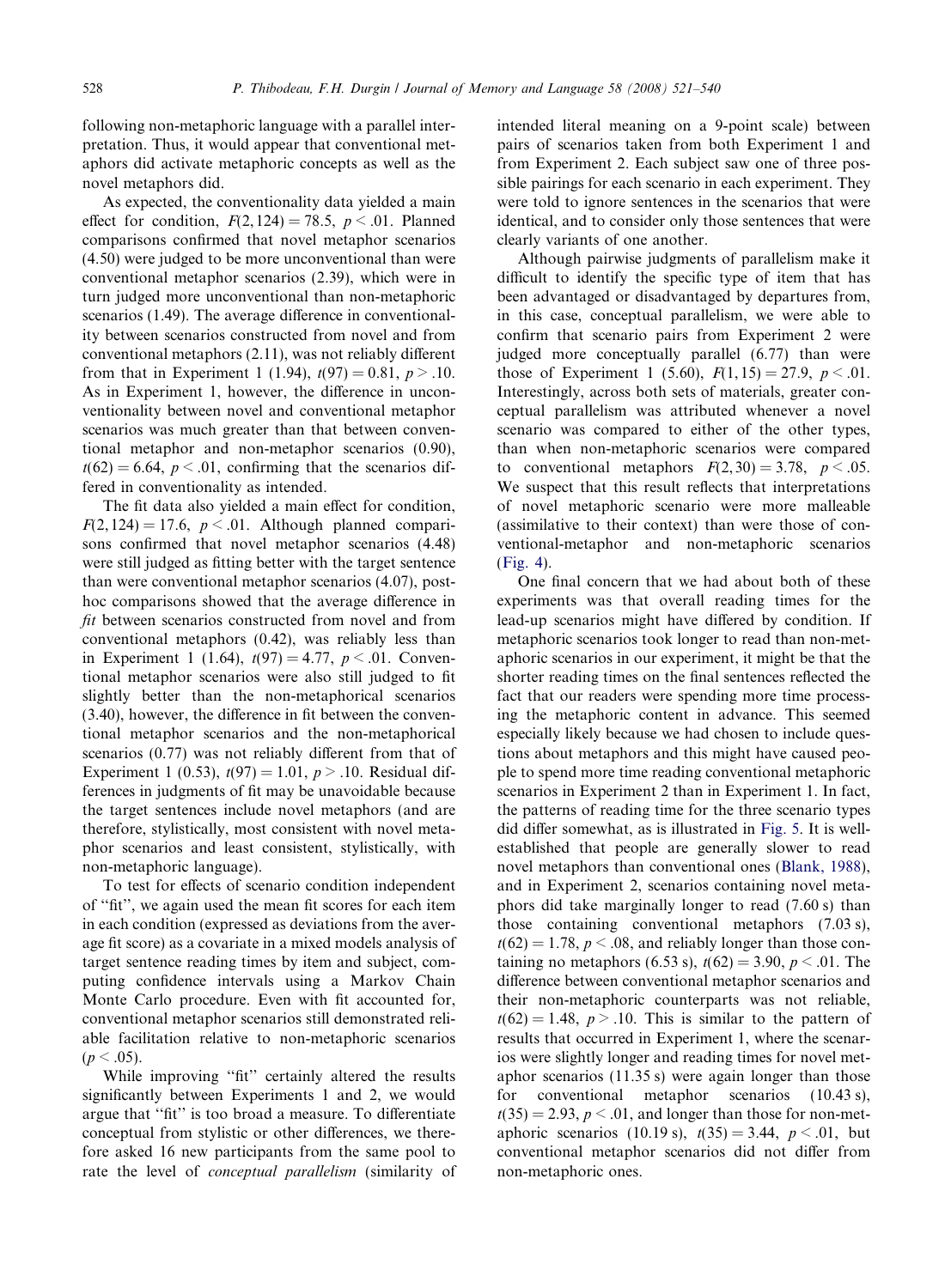<span id="page-8-0"></span>

Fig. 4. Average ratings in Experiment 2 (on a 7-point Likert scale) for "non-conventionality" (a) and for "fit" (b) are shown for the three scenario types that preceded metaphorical readings of the target sentence. Standard errors, computed with respect to withinsubject differences, are shown.



Fig. 5. Average scenario readings times for Experiment 1 (a) and Experiment 2 (b) are shown for the three conditions leading up to metaphorical target sentences. Standard errors, computed with respect to within-subject differences, are shown.

Although we had not attempted to equate the numbers and lengths of syllables or the word frequencies employed in our various conditions, the current analysis is at least reassuring that the patterns of scenario reading times for the second experiment did not differ dramatically from those of the first as a result of the inclusion of questions about metaphors, though we can not rule out the likelihood that there may have been relatively more time spent on conventional metaphors in Experiment 2. Such an outcome is consistent with the manipulation check, which suggested that subjects in Experiment 2 were less likely to report that they tended to focus on facts (rather than reading for comprehension) than those in Experiment 1  $(29\% \text{ vs. } 53\%), X^2 = 5.71, p < .05.$ 

#### Experiment 3: Metaphor content matters

Experiment 2 demonstrated that conventional metaphors facilitated comprehension of a related novel metaphor. But our method did not establish whether the activation was specific to the content of the metaphors used, as would occur if the facilitation required an activation of conceptual mappings. That is, our theory predicts that hearing ''I had to take a moment to let off some steam'' should facilitate the processing of a novel metaphor relating anger to heat (e.g., ''Otherwise my boiler would burst'') but not a metaphor relating anger to a dangerous animal (e.g., ''Otherwise my claws would come out'').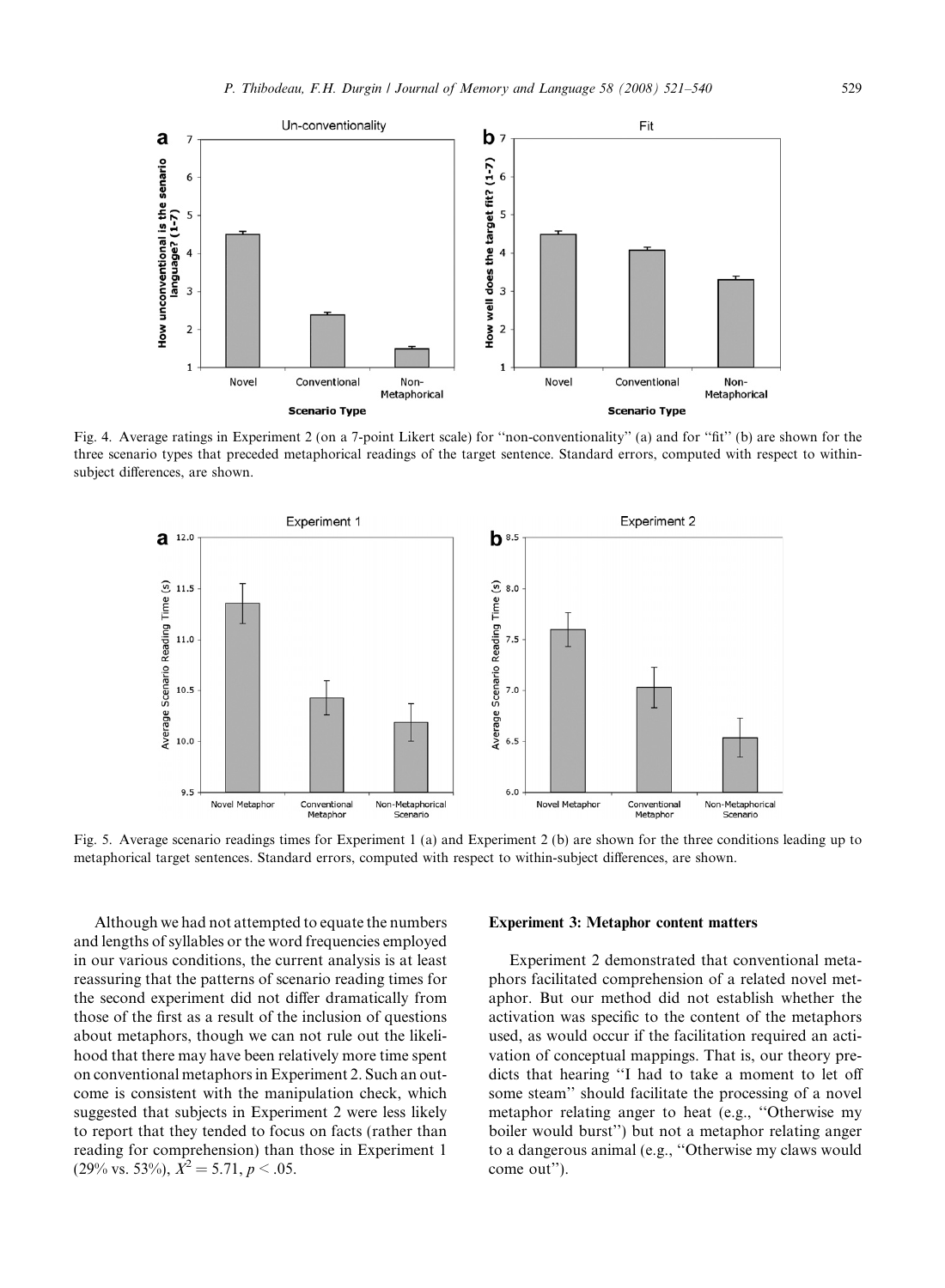Experiment 3 therefore addresses an alternative interpretation of the findings of Experiment 2: that participants read the target metaphor equally fast between the novel and conventional conditions not because the related conceptual mapping was activated, but because subjects were just prepared by the metaphoric scenarios to read a metaphoric target sentence. Perhaps the final metaphors were simply read faster because they were preceded by other metaphors.

Recall that, although [Nayak and Gibbs \(1990\)](#page-19-0) had argued that matched conventional metaphors were judged better continuations than were mixed metaphors, [Glucksberg et al. \(1993\)](#page-19-0) found no difference in comprehension time when final metaphors were matched rather than mixed. However, as noted above, Glucksberg et al. used conventional metaphors as target sentences. Reading measures for such sentences may not be sensitive to effects of metaphor activation because the interpretation of conventional metaphors is, by definition, highly practiced. Facilitation effects might be difficult to measure in such cases. We therefore developed a new set of materials in which pairs of scenarios were constructed using different sets of conventional metaphors (e.g., anger is heat; anger is a wild beast). These scenarios (and a third, non-metaphoric, version) were each paired with one of two novel-metaphor target sentences instantiating one or the other of the metaphor structures. If the content of the conventional metaphors is important rather than metaphoricity, itself, then reading comprehension times ought to be facilitated when the novel metaphors are related to the conventional metaphors that precede them, but not when such metaphors are unrelated to those preceding them.

# Methods

# **Participants**

Seventy-two Swarthmore College undergraduate students who were native speakers of American English participated in the study for money or credit in their introductory psychology class. None was a participant in the earlier experiments.

# Materials

We developed 15 scenario sets with the goal of maintaining conceptual parallelism across each of three scenarios within each set (conventional A, conventional B, and non-metaphoric). The constraints of the experiment (two sets of conventional metaphor families for each scenario set) required that we use conventional metaphors from sources other than Lakoff and Johnson. During stimulus development we asked naive informants to flag any metaphors that struck them as unconventional or unusual. The full stimulus set is presented in Appendix D. The average conceptual parallelism rating for the triads of scenarios was  $6.89 \pm 0.14$ , which did not differ from those of Experiment 2 (6.77). Because novel-metaphor target sentences served as their own controls, we did not require conceptual parallelism among target sentences. Practice and filler items were similar to those of Experiment 2 except that questions no longer asked explicitly about metaphors. Instead they asked about comprehension. For example, participants were asked questions like ''Did the professor's comments help?'' and ''Does the narrator read fiction?'' following metaphor-laden fillers.

#### Procedure and design

The procedure and design were similar to the previous experiments, except that rather than contrasting conventional and novel metaphor scenarios, pairs of conventional-metaphor scenarios instantiating different metaphor families were compared with non-metaphor scenarios. For each triad of scenarios there were two possible target sentences, each instantiating one of the two metaphor families in a novel way. Because of the  $3 \times 2$  design for each stimulus item, there were six different groups of scenarios used—with each scenario assigned to a different condition for each of the six groups. There were 15 experimental stimuli sets, so each group of stimuli included 5 mixed metaphors, 5 matched metaphors and 5 preceded by non-metaphoric language. As before, the order of presentation was randomized for each person (except that five fillers served as initial practice trials). We gave the same instructions and the format on the computer was the same as in Experiments 1 and 2.

# Results and discussion

The raw data were trimmed to remove reading times of less than one second<sup>4</sup> (anticipations,  $4\%$ ) and greater than  $6 s (1\%)$ . Mean reading times were then computed for the targets sentences following each scenario-target pairing type for each participant. These data are shown in [Fig. 6](#page-10-0). As expected, there was a main effect of stimulus type,  $F(2, 71) = 3.14$ ,  $p < .05$ . Planned comparisons indicated that novel metaphors were read faster when they followed a scenario including conventional metaphors from the same metaphor family than when they followed scenarios utilizing conventional metaphors instantiating a different conceptual mapping,  $t(71) =$ 2.20,  $p < 0.05$ , or followed scenarios in which no metaphors were used  $t(71) = 2.11$ ,  $p < .05$ . Thus, the present data show that the mere presence of metaphoric language was not the controlling factor in Experiment 2;

<sup>4</sup> This cut-off is less than half the average reading time and was selected to eliminate noisy data presumed to reflect key presses that preceded actual comprehension. Even if the cutoff is reduced so that the lower end data exclusion is only 3%, the statistical results are materially the same.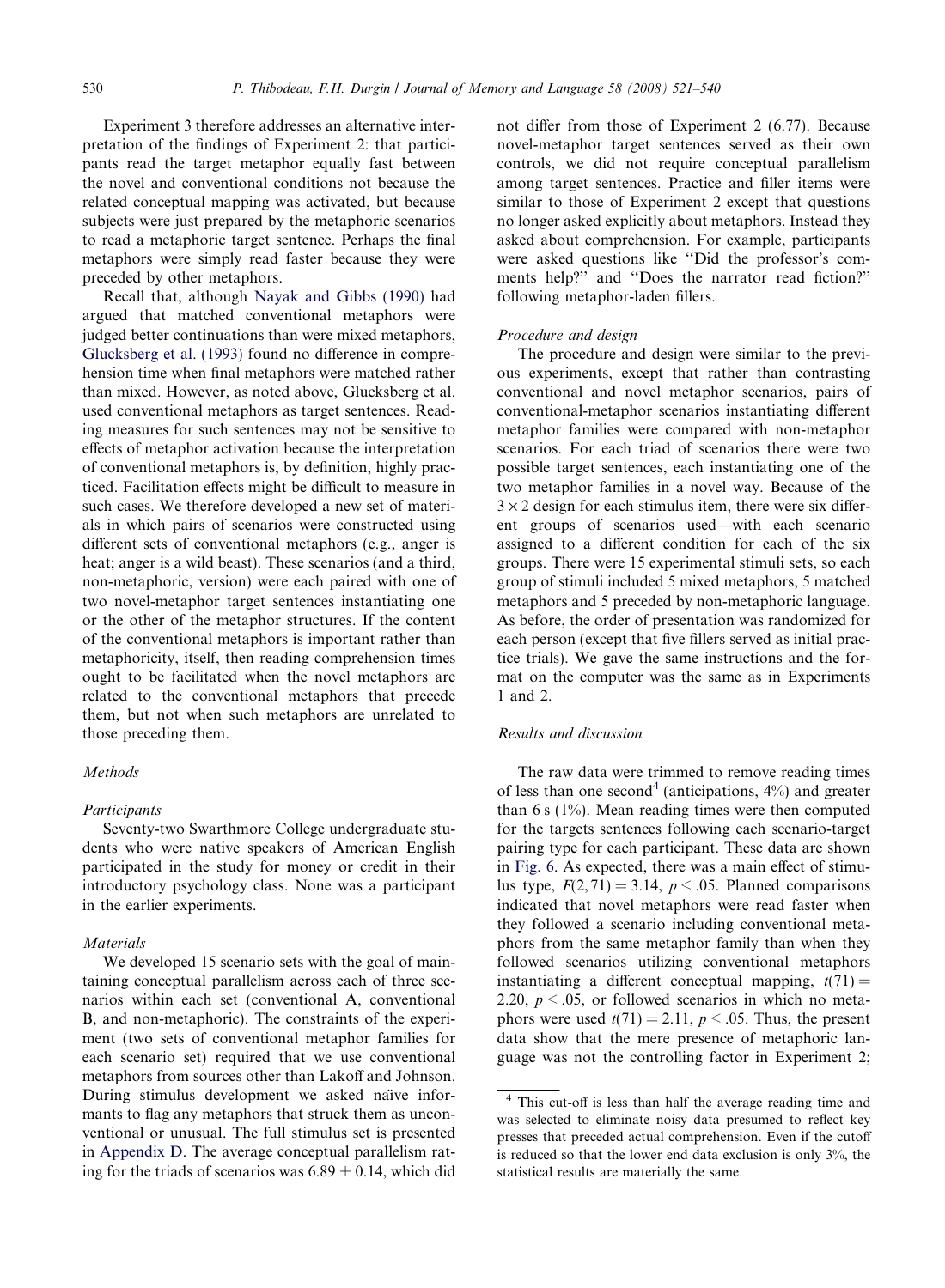<span id="page-10-0"></span>

Fig. 6. Average reading times for target sentences by scenario condition in Experiment 3. The same target sentences appeared in all three conditions across subjects. Standard errors, computed with respect to within-subject differences, are shown.

conventional metaphor content mattered for the facilitation of novel metaphor comprehension. There was no cost, on the other hand, for the use of unrelated conventional metaphors.

# General discussion

Experiments 2 and 3 have shown that comprehending novel metaphors is facilitated by first reading related conventional metaphors. Though efforts to measure the processing advantage for conventional metaphors using reading measures have not proved effective in the past, using novel metaphors in the target sentence has produced significant differences in reading time. Demonstrating that there is a processing advantage when extending conventional to novel metaphors supports the notion that metaphor ''families,'' documented as a linguistic reality by Lakoff and Johnson, also represent a cognitive reality. Further, we speculate on the psycholinguistic process involved in the creation of metaphor ''families''—encountering a metaphor, novel or conventional, may encourage the speaker and prepare the listener to use other related metaphors, both novel and conventional.

In debates over the conceptual status of metaphors, cognitive linguists have often argued that concrete domains are used to structure abstract ones because primary experiences provide primary conceptual material. For example, [Gibbs \(1996\)](#page-19-0) argues that we experience the liquid in our bodies as increasing in temperature and pressure as we get angry, and this serves as a primary experience underlying the ANGER IS HEATED LIQUID IN A CONTAINER metaphor. But this seems backwards to us (see also [Murphy, 1997](#page-19-0)). It strikes us that an alternative view supposes that certain domains are used to structure others primarily for purposes of communication, not representation (see, also, [Gerrig &](#page-19-0) [Gibbs, 1988\)](#page-19-0). In the absence of other vocabulary, one person's experience of (and level of) physiological arousal during an angry moment can be communicated to another person by appealing to shared concrete referents that can stand in for private ones. Moreover, it seems that much of our experience of the category anger is through the faces and actions of others. That is, we gauge their level of arousal (and threat) and then we use shared idioms to describe it.

Our view does not deny that the use of metaphoric language can end up influencing our conceptual understanding of a situation or domain. On the contrary, the present results reinforce the idea that the use of conventional metaphors has effects quite different from conventional literal speech. But the conglomeration of idioms in language that share common conceptual mappings may reflect communicative needs rather than conceptual underpinnings. Having sets of highly conventionalized (even lexicalized) metaphor domains may be a property of human language systems because metaphoric categories are productive—and act like a conceptual alphabet in which existing structural mappings can be extended on the fly—though most of us are content to use the models sold off the shelf. Studies of patterns of metaphor production during speech could be quite relevant to further evaluating our productivity hypothesis.

# Implications for other theories of metaphor comprehension

Our findings have developed from a long line of research on metaphor processing, which started with the three stage processing model. According to the three stage model, understanding a metaphor requires three stages: the listener first interprets the statement literally, then evaluates the literal meaning in context, and then, if necessary, reevaluates the statement. The major downfall of the three-stage processing model is that it predicts metaphoric language will always take longer to comprehend than literal language, which is not true ([Harris,](#page-19-0) [1976; Verbrugge, 1977; Ortony, Schallert, Reynolds,](#page-19-0) [& Antos, 1978; Gibbs, 1980; Glucksberg, Gildea, &](#page-19-0) [Bookin, 1982; Keysar et al., 2000](#page-19-0)). As a result, most research conducted on metaphors after the introduction of the three-stage processing model either tried to amend the theory's conclusions or reject them altogether.

One model that grew out of such criticism was the superordinate categorization model (also known as the property attribution model and the class-inclusion model) proposed by Glucksberg and his associates ([Gernsbacher et al., 2001; Glucksberg & Keysar, 1990;](#page-19-0)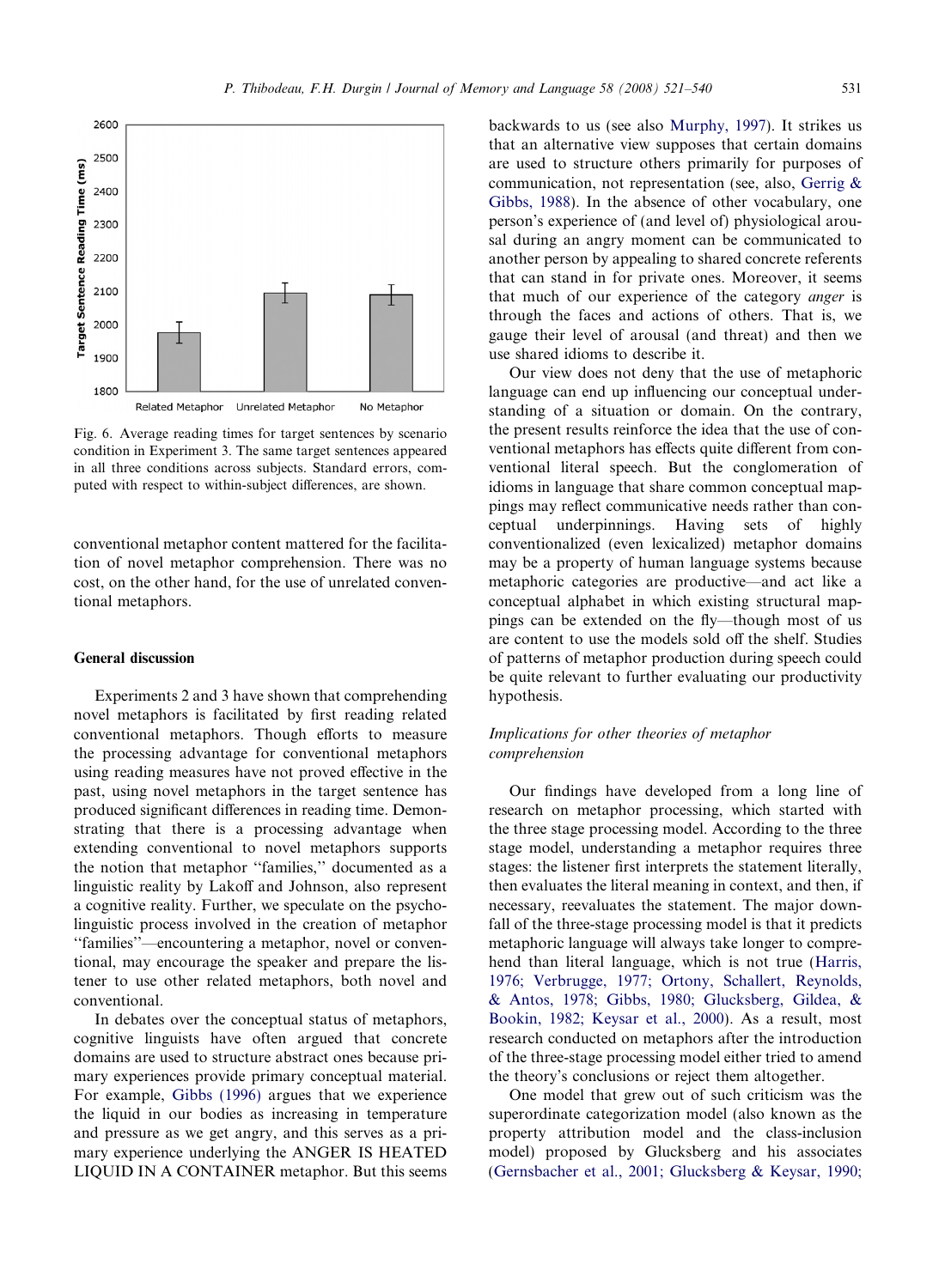[Glucksberg, McGlone, & Manfredi, 1997; Keysar et al.,](#page-19-0) [2000; McGlone, 1996](#page-19-0)). According to the model, processing metaphors involves invoking attributive or superordinate categories of the vehicle to the target of the metaphor (e.g., in  $My$  job is a jail, from jail to job). An extension of this model claims that conventionalized metaphor categories (like *shark* and *jail*) are actually polysemous words. This notion is supported by many modern dictionaries which provide entries for shark and jail that refer to such categories. When told that a particular lawyer is a shark, the intended entailments are readily available and the irrelevant ones (e.g., good swimmer) may even be suppressed [\(Gernsbacher et al.,](#page-19-0) [2001](#page-19-0)).

However, this version of superordinate categorization theory suggests that conventional metaphors (including those that Lakoff and Johnson identified as belonging to metaphor families) no longer invoke their source content. The results of [Keysar et al. \(2000\)](#page-19-0) and of [Glucksberg et al. \(1993\)](#page-19-0) had seemed to support this idea, but the present results do not. Note that we do not dispute these earlier results, per se, but we have provided reasons for doubting that they were adequate tests. Although conventional metaphors certainly provide a privileged path for comprehension, they nonetheless continue to activate mappings that can be extended to the comprehension of novel metaphors, as Experiments 2 and 3 have demonstrated. For this reason, though categorization theory is clearly correct in one sense (see [Brown, 1958](#page-18-0)), it is not a complete account of metaphor inasmuch as it fails to account for shared conceptual mappings. This apparent failing may be because categorization itself is not well-enough understood. Evidence that metaphor aptness strongly predicts reading time ([Jones & Estes, 2006](#page-19-0)) suggests that metaphor categories must retain a great deal of structure.

[Gentner \(1983\)](#page-19-0), who has noted problems with claims made by both the three-stage process model and the superordinate categorization model, has emphasized the importance of structure-mapping theory for understanding metaphors in language. But she too emphasizes distinctions in people's ability to process novel versus conventional metaphors [\(Bowdle & Gentner, 2005;](#page-18-0) Gentner, Bowdle, Wolff[, & Boronat, 2001; Gentner &](#page-18-0) [Markman, 1997; Gentner & Wol](#page-18-0)ff, 1997; Wolff & Gent[ner, 2000](#page-18-0)). The difference between conventional and novel metaphors on the structure-mapping account is that for conventional metaphors there already exists a known mapping between the source domain and the target of metaphoric extension; for novel metaphors this mapping must be derived. Clearly a structure mapping view is compatible with the idea that conventional metaphors activate mappings that can be extended to novel metaphors using similar or related mappings. Moreover, the finding that irrelevant source content may be suppressed ([Gernsbacher et al., 2001](#page-19-0)) is consistent with the structure mapping view as well because such suppression could be used to exclude irrelevant structural properties.

Notice that our productivity principle could be related to [Bowdle and Gentner's \(2005\)](#page-18-0) ''career of metaphor'' hypothesis. They showed that instantiating a novel figurative base in two ways (e.g., ''An acrobat is like a butterfly'' and ''A figure skater is like a butterfly'', p. 206) and requiring the subject to provide a third (" is like a butterfly''), caused a fourth instantiation of the same figurative base presented later (e.g., ''a ballerina is (like) a butterfly'', p. 206) to be rated as more metaphorical on their simile-metaphor scale than it was without such exposure. The productive metaphor-family claim simply takes this process to the level of clusters of metaphor. It is easier to understand how this might be possible using structure mapping rather than superordinate categorization (but cf., [Jones & Estes, 2006\)](#page-19-0).

Taken together our findings support the view that the processing of conventional metaphors can indeed activate conceptual mappings thereby facilitating the processing of related metaphors. We further suggest that the present findings provide a sufficient basis for explaining the existence of metaphor ''families'' such as those identified by Lakoff [and Johnson \(1980a\)](#page-19-0). The families could arise as a result of the productivity phenomena: interpreting metaphoric ideas activates conceptual mappings between the target and base; this should encourage the speaker to use, and prepare the listener to understand, other metaphors that rely on the same mapping (see, for example, [Boroditsky, 2000](#page-18-0)). That is, the needs of efficient communication can be met more easily by a system of metaphoric speech in which families of metaphor exist or are developed. The productive nature of metaphoric mapping leads naturally to the development of standard sets of metaphoric mappings that can become a common part of language.

# Priming

[Keysar et al. \(2000\)](#page-19-0) tested for lexical priming in a control experiment for their novel metaphor result and reported no priming effects (see also [Gentner et al.,](#page-19-0) [2001](#page-19-0)). Although we have not, ourselves, conducted such tests, we believe that the results of [Gernsbacher et al.](#page-19-0) [\(2001\)](#page-19-0) can be interpreted as suggesting that conventional metaphors do, in fact, prime relevant conceptual content. Because our theory of communicative facilitation is neutral with respect to the mechanism by which related metaphors facilitate each other, we accept that priming could play an important role in this process, but emphasize that the functional outcome of such priming probably corresponds closely to structure mapping ([Bowdle & Gentner, 2005; Gentner, 1983; Gentner](#page-18-0) [et al., 2001; Gentner & Markman, 1997\)](#page-18-0).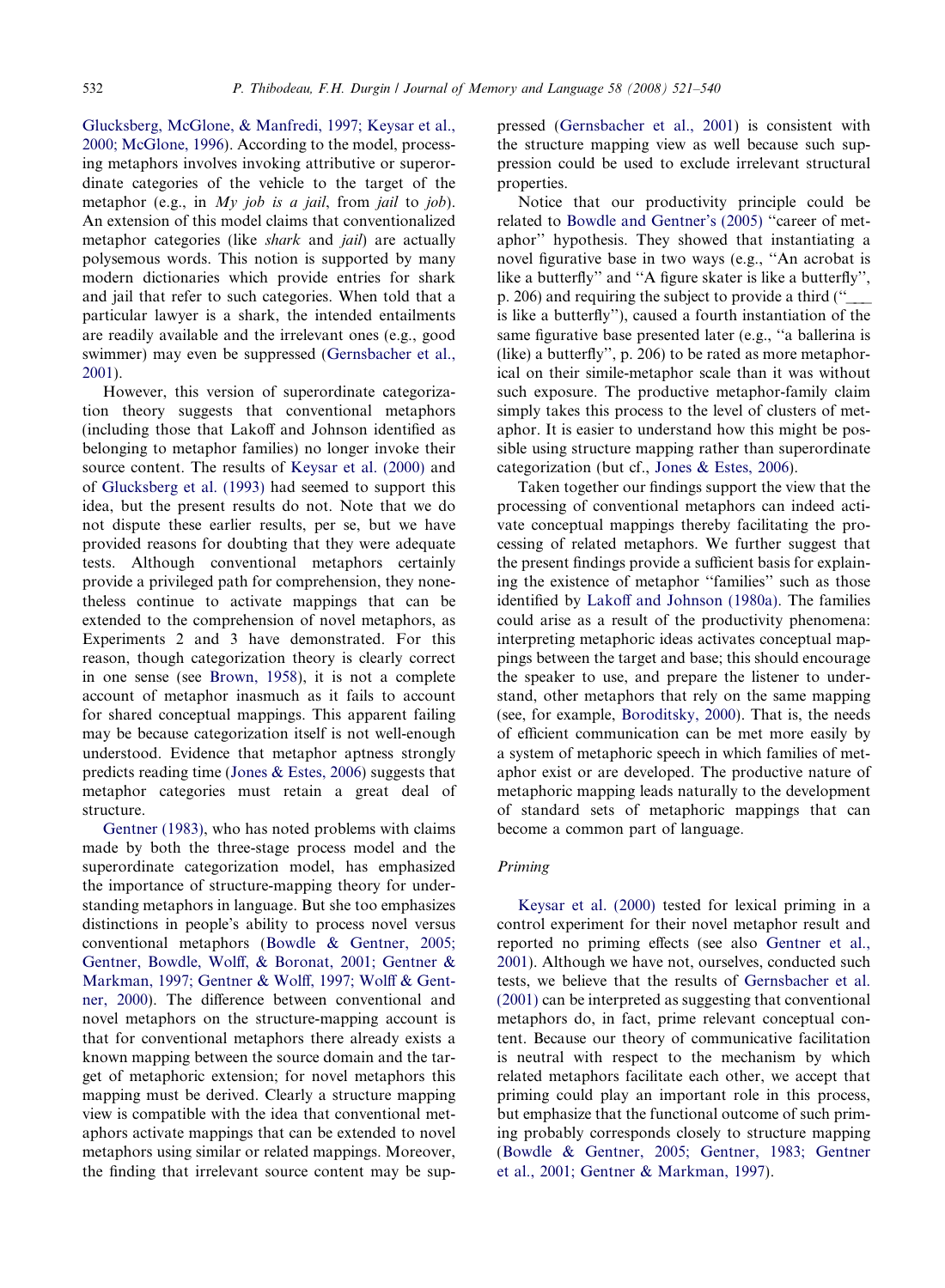Conventional metaphors remain productive. Rather than representing isolated superordinate categories or even dead metaphors, families of conventional metaphors, such as those identified by Lakoff [and Johnson](#page-19-0) [\(1980b\)](#page-19-0), can facilitate the mapping of relevant conceptual structures when interpreting novel metaphoric language. We have conducted variants of experiments originally conceived by [Keysar et al. \(2000\)](#page-19-0) and by [Glucksberg et al. \(1993\)](#page-19-0) in order to show that, contrary to their conclusions, conventional metaphors do, in fact, seem to activate structural mappings that facilitate the comprehension of related metaphors. We have suggested that this facilitation can only be measured in reading experiments using novel metaphors but we do not exclude the possibility that more subtle facilitation effects may occur even in the comprehension (and production) of related conventional metaphors.

# Acknowledgments

Paul Thibodeau, who was supported by a fellowship from the Howard Hughes Medical Institute, conducted the present research as part of a senior honors thesis at Swarthmore College; he is now at Stanford University. The writing of this manuscript was supported by a Lang Sabbatical Award to Frank Durgin, as well as by a Swarthmore College Faculty Research Grant. We are grateful to Drs. Keysar and Horton for providing their stimuli to us and to Daniel Grodner, Daniel Keys, Deborah Kemler Nelson, Michael Spivey and three anonymous reviewers for helpful comments.

# Appendix A. Analysis of stimuli materials from [Keysar](#page-19-0) [et al. \(2000\)](#page-19-0)

Here we consider the conventionality and conceptual parallelism of the stimuli used in [Keysar et al. \(2000\)](#page-19-0). In order to operationalize conventionality Keysar et al. chose to use metaphor expressions exclusively from Lakoff [and Johnson \(1980a,](#page-19-0) [1980b\)](#page-19-0). However, many of the stimuli used in the experiment were not consistent with the Lakoff and Johnson sources. Two coders independently examined the conventional metaphors used in the Keysar et al. experiments and determined whether each metaphor usage was from Lakoff and Johnson's work and, if so, whether it was a consistent usage.

One coder was the first author; the second coder was a Swarthmore College student who believed she was helping us to evaluate new stimuli that we were developing. Each coder was provided with the conventional metaphor scenario on the same page with the novel metaphor version and the non-metaphoric version. The phrases that differed among the three were underlined and numbered. The page also provided relevant metaphors from Lakoff [and Johnson \(1980a, 1980b\)](#page-19-0) showing

all the phrases they had listed as representative of the metaphor family. The coders were asked to determine (1) whether or not each underlined conventional metaphor phrase could be considered a minor edit of a phrase in the source list and (2) whether or not the usage was consistent with the meaning of the source.

Both coders found that fewer than half of the metaphor phrases were attributable to Lakoff and Johnson (e.g., ''let [ideas] jell" became "jell [ideas] together"; a search on Google showed that ''jell together'' is a conventional metaphor for teams of people, but not for ideas). In the event that target-sentence reading times were not enhanced by the use of conventional metaphors (a null result), it is possible that this was because many of the phrases used were not members of the intended family of conventional metaphors.

Consider, next, the issue of conceptual parallelism. Unless scenarios lead to the same interpretation of events, differences in the reading time for a final target sentence may reflect differences in the relationship between the target sentence and the meaning of the scenarios, rather than the metaphoric properties of the scenarios. Therefore, we feel it is important to note that in several cases, the novel and conventional phrasings in the [Keysar et al. \(2000\)](#page-19-0) stimuli result in different interpretations. We found two kinds of unparallel scenarios. First, there were cases in which the lead-up scenario in the novel version introduced concepts relevant to interpreting the target sentence that were not present in the conventional version. Second, there were cases for which the target sentence may have appeared as a non sequitur following the conventional but not novel version of the lead-up scenario.

For example, in stimulus A in [Table 1](#page-4-0), the target sentence uses a casino as a metaphor for a hospital. In leading up to this target sentence, the novel metaphor scenario explains that ''the house always won'' to convey the idea that the surgery would be dangerous; the corresponding conventional metaphor read ''her chances were slim''. In this case, the novel scenario, but not the conventional one, makes use of a non-central aspect of the gambling metaphor (the house) that is then used in the target sentence (casino). In other cases the target sentence fit well with the novel lead-up scenario, but may have appeared as a non sequitur following the conventional lead-up scenario. For example, in stimulus B in [Table 1,](#page-4-0) the intended metaphorical meaning of the target sentence ''she is currently weaning her latest child'' is unclear to us, when applied to ideas. In the conventional version, readers may have interpreted it as a literal statement (about an actual child), whereas the intended metaphorical status of ''child'' in the target sentence is made explicit in the novel scenario, because the metaphor (''theories [are] children'') is identified in the first sentence. A difference in reading times, in this case, might have been due to apparent violations of norms of discourse (non sequitur) rather than to slower metaphor comprehension. Indeed, as reported in the results of Experiment 1, in our replication using these stimuli, judgments of ''fit'' between target sentences and scenarios accounted for the differences we found in reading times for the targets.

# Appendix B. Conventionality and fit questionnaires

In Experiments 1 and 2, questionnaires testing the ''conventionality'' of the various versions of the experimental scenarios as well as the ''fit'' between the target sentences and the various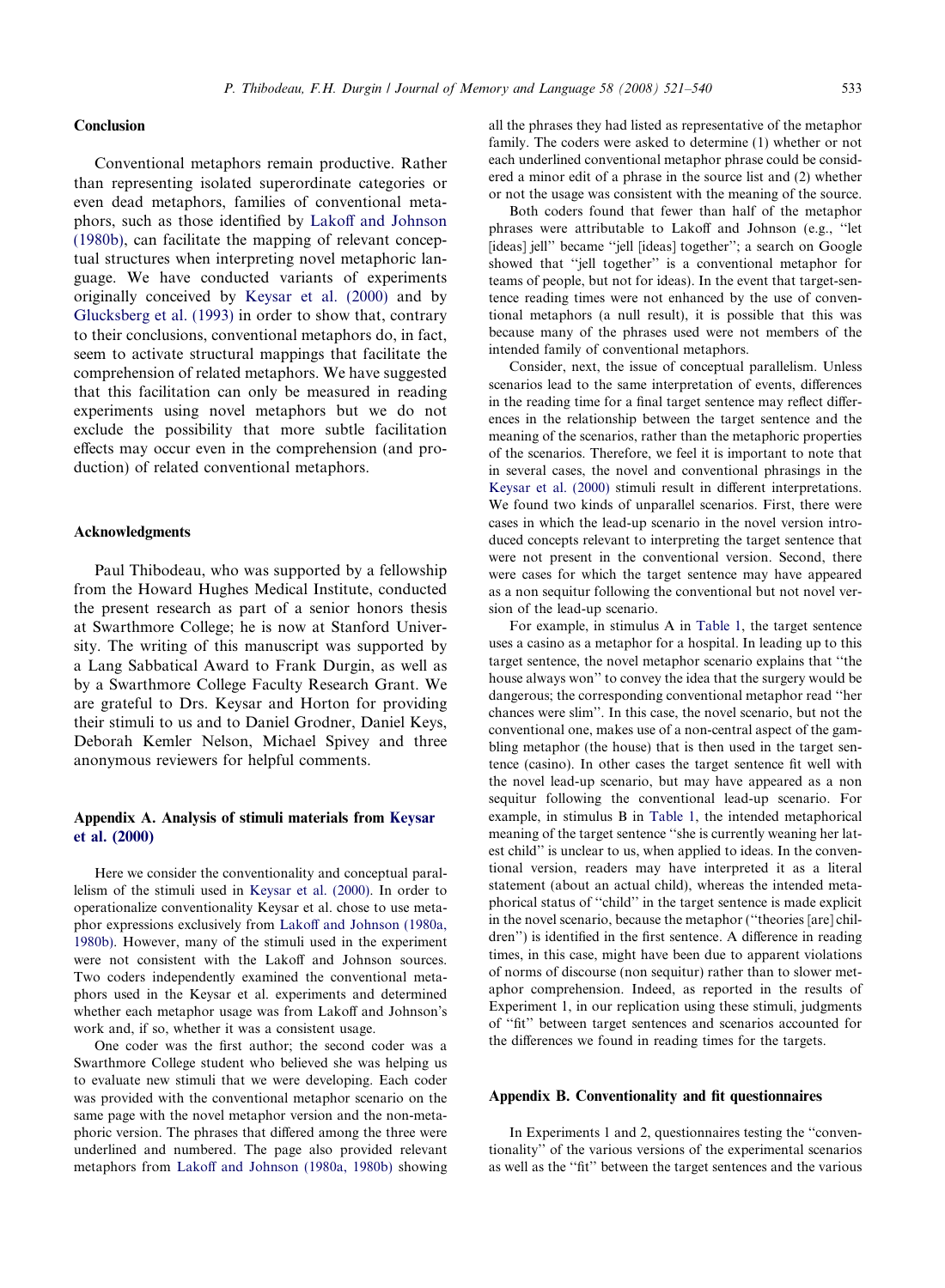<span id="page-13-0"></span>versions of the scenarios were administered. Data were collected concerning the three conditions involving metaphoric target sentences. The instructions and the practice materials used in Experiment 1 are shown in this appendix.

#### Conventionality

The instructions for the ''conventionality'' judgments were: ''Expressions can vary in conventionality with respect to the idea that they are supposed to communicate. For example, consider the following two descriptions of a person running fast: a conventional way, he was running like the wind, and a much less conventional way, he was running like a Porsche on a German highway. The following is a list of 18 (14 for Experiment 2) stories or parts of stories. They all vary in conventionality. Please rate them on the conventionality of their language from 1 (conventional) to 7 (very unconventional). Please circle your choice on the scale below each story.''

The first two scenarios (presented below) were practice items that were judged to vary in both conventionality and fit and kept the same for all participants. The same examples were used in both experiments.

I was unsure about my paper thesis, so I decided to talk to my professor. He told me, ''Your analysis is definitely headed in the right direction. I think you should continue on this track, but just make sure to avoid misleading information''

$$
\begin{array}{ccccccccc}\n & 1 & 2 & 3 & 4 & 5 & 6 & 7 \\
\text{Conventional} & & & & & & \\
\end{array}
$$

''Before I got a credit card my mom warned me that they were mouse traps,'' said David. ''Banks promise reward points and low interest rates as cheese to lure you to their credit card programs. You don't realize that one missed payment means the spring snaps in place confining you to a life of debt.'' David got one anyway.

1234567 Conventional Very unconventional

Fit

Once participants finished rankings for conventionality, they were asked not to turn back to that section. In rankings for fit, the instructions read as follows: ''In the next section you will be asked to read the same stories as before, but this time a final sentence has been added after each one. Some of the final sentences fit the stories well and some do not. Independent of conventionality, how well does the final italicized sentence seem to follow the preceding story in each case below from 1 (poor fit) to 7 (good fit). Please circle your choice below the story.

In the case of fit, the practice scenarios read as follows.

I was unsure about my paper thesis, so I decided to talk to my professor. He told me, ''Your analysis is definitely headed in the right direction. I think you should continue on this track, but just make sure to avoid misleading information''

My express train was cleared for departure.

| Poor fit |  |  | Good fit |
|----------|--|--|----------|

''Before I got a credit card my mom warned me that they were mouse traps,'' said David. ''Banks promise reward points and low interest rates as cheese to lure you to their credit card programs. You don't realize that one missed payment means the spring snaps in place confining you to a life of debt.'' David got one anyway.

He is good at scurrying around traps.

| Poor fit |  |  |  | Good fit |
|----------|--|--|--|----------|

# Appendix C. Stimulus materials for experiment 2

Note that "/" is used to indicate line breaks that appeared within sentences.

#### A. Experimental stimuli

Target sentences (which concluded each scenario) appear first, followed by the four scenario types that preceded them in the experiment.

1. ANGER IS HEAT

Target sentence: Otherwise my boiler would burst.

Novel: I was sizzling. My roommate had borrowed my car without asking/and got into an accident. I had to take a moment and release my pressure valve.

Conventional: I was fuming. My roommate had borrowed my car without asking/and got into an accident. I had to take a moment and let off some steam.

Non-metaphor: I was furious. My roommate had borrowed my car without asking/and got into an accident. I had to take a moment and relax a little.

Literal-reading: I was scared. The steam heater in my basement was getting dangerously pressurized. I had to find the release valve quickly.

## 2. ARGUMENT IS WAR

Target sentence:They mobilize their armies nearly every time they talk.

Novel: Stan and Jake often get into arguments. But Stan rarely fortifies his position adequately. As a result, Jake is almost always able to take out Stan's claims.

Conventional: Stan and Jake often get into arguments. But Stan's position is often indefensible. As a result, Jake is almost always able to shoot down Stan's claims.

Non-metaphor: Stan and Jake often get into arguments. But Stan's theories are usually badly reasoned. As a result, Jake is almost always able to contradict Stan's claims.

Literal-reading: Sometimes arguments can turn into wars. Pakistan and India are longtime foes/who are always spoiling for a fight.

#### 3. EMOTIONAL EFFECTS ARE PHYSICAL **CONTACT**

Target sentence: I was black and blue for several days.

Novel: I went to Ed's mother's funeral today. Her tragic death punched everyone in the stomach. It slapped me really hard. Conventional: I went to Ed's mother's funeral today. Her tra-

gic death bowled everyone over. It hit me really hard.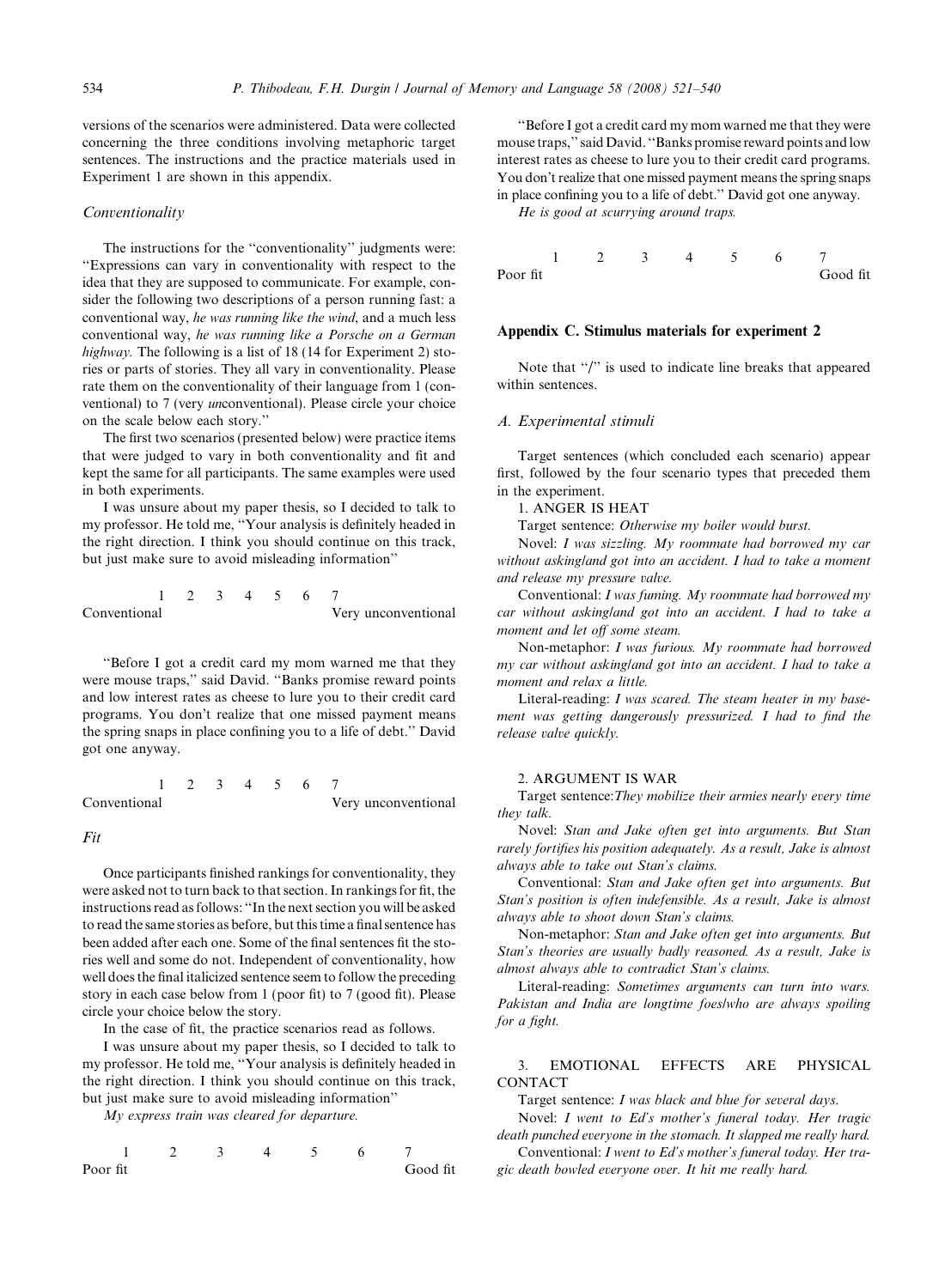Non-metaphor: I went to Ed's mother's funeral today. Her tragic death affected everyone deeply. I was really saddened by it.

Literal-reading: I went to Ed's mother's funeral today. The church steps were rotten and I fell through. I hit my legs pretty hard. I'm feeling better now/but I had to wear long pants for a while.

#### 4. IDEAS ARE FOOD

Target sentence: Otherwise, they give him indigestion.

Novel: David has a hard time ingesting new ideas. He has to gnaw on them for days.

Conventional: David has a hard time swallowing new ideas. He has to stew them over for days.

Non-metaphor: David takes a while to fully understand new ideas. He has to think about them for days.

Literal-reading: David has a weak stomach. He has to take his time when eating meals.

# 5. LIFE IS A GAMBLING GAME

Target sentence: She loved to gamble.

Novel: Joan knew that surgery was a very dangerous option. She could lose it all. Nevertheless, Joan decided to ante up and have the operation.

Conventional: Joan knew that surgery was a very dangerous option. The stakes were high. Nevertheless, Joan decided to take her chances and have the operation.

Non-metaphor: Joan knew that surgery was a very dangerous option. The survival rate was low. Nevertheless, Joan decided to go ahead and have the operation.

Literal-reading: Joan knew she should retire from playing professional poker. She had made a decent amount of money and she wanted to raise a family, but late night card tournaments had become a compulsion for her.

# 6. LOVE IS MADNESS

Target sentence: I'm talking to my doctor about medication. Novel: The current object of my affections is Beth. I'm rabid about her. She makes me psychotic with desire.

Conventional: The current object of my affections is Beth. I'm wild about her. She drives me out of my mind with desire.

Non-metaphor: The current object of my affections is Beth. I am completely in love with her. She overwhelms me with desire.

Literal-reading: I have a severe balance problem. I often injure myself bumping against walls. I have decided to do something about it.

# 7. THE MIND IS A MACHINE

Target sentence: Hopefully the problem is not beyond repair. Novel: Every year on the first day of school we have a math quiz. I don't think I did very well this time/because over summer vacation I got a little corroded. I even had a hard time milling out solutions to easy equations.

Conventional: Every year on the first day of school we have a math quiz. I don't think I did very well this time/because over summer vacation I got a little rusty. I even had a hard time grinding out solutions to easy equations.

Non-metaphor: Every year on the first day of school we have a math quiz. I don't think I did very well this time/because over summer vacation I got out of practice. I even had a hard time solving easy equations.

Literal-reading: My computer keeps crashing. I don't know what the problem is. But I hate taking it in for maintenance. So I am going to try and fix things myself.

#### 8. A RELATIONSHIP IS A JOURNEY

Target sentence: They are in serious need of a jumpstart.

Novel: Bill and Lauren have been together for three years. There have been potholes along the way and now they are at a junction. Their relationship is stalled.

Conventional: Bill and Lauren have been together for three years. It has been a long, bumpy road and now they are at a crossroad. Their relationship isn't going anywhere.

Non-metaphor: Bill and Lauren have been together for three years. They have had problems in their relationship and now they have to make a choice. Their relationship isn't good.

Literal-reading: Bill and Lauren got in a car, and headed for the shore. They stopped at a hotel for the night and left the car lights on. Now the battery is dead.

# 9. THEORIES ARE BUILDINGS

Target sentence: 'Make sure your blueprints are exact.'

Novel: The professor told me my argument was wobbly: 'As a student of physics,/you have to level the ground beneath your theoretical models. Use facts to brace your theory.

Conventional: The professor told me my argument was shaky: 'As a student of physics,/you have to construct stronger foundations for your theoretical models. Use facts to support your theory.

Non-metaphor: The professor told me my argument was not well thought out: 'As a student of physics,/you have to carefully justify your theoretical models. Use absolute facts to explain your theory.

Literal-reading: In his first lecture the professor said, 'The new hotel downtown took years to put up. It turned out that the foundation was weak because the plans were wrong. Some people never learned the importance of precision.

# 10. TIME IS MONEY

Target sentence: 'I'll refund your capital with interest.'

Novel: My boss growled, 'I deposited a lot of hours training you. So stop throwing away your time!' Relax,' I grinned.

Conventional: My boss growled, 'I invested a lot of hours training you. So stop wasting your time!' 'Relax,' I grinned.

Non-metaphor: My boss growled, 'I've been training you for weeks. So stop fooling around!' 'Relax,' I grinned.

Literal-reading: My boss decided that the money he had supplied for my new restaurant/would be better spent on a new car. He marched into my office and/angrily demanded his money back, all \$5,000.'Relax,' I grinned.

# 11. UNDERSTANDING IS SEEING; IDEAS ARE LIGHT SOURCES; DISCOURSE IS A LIGHT-MEDIUM Target sentence: 'You have the output of a 100 Watt bulb!'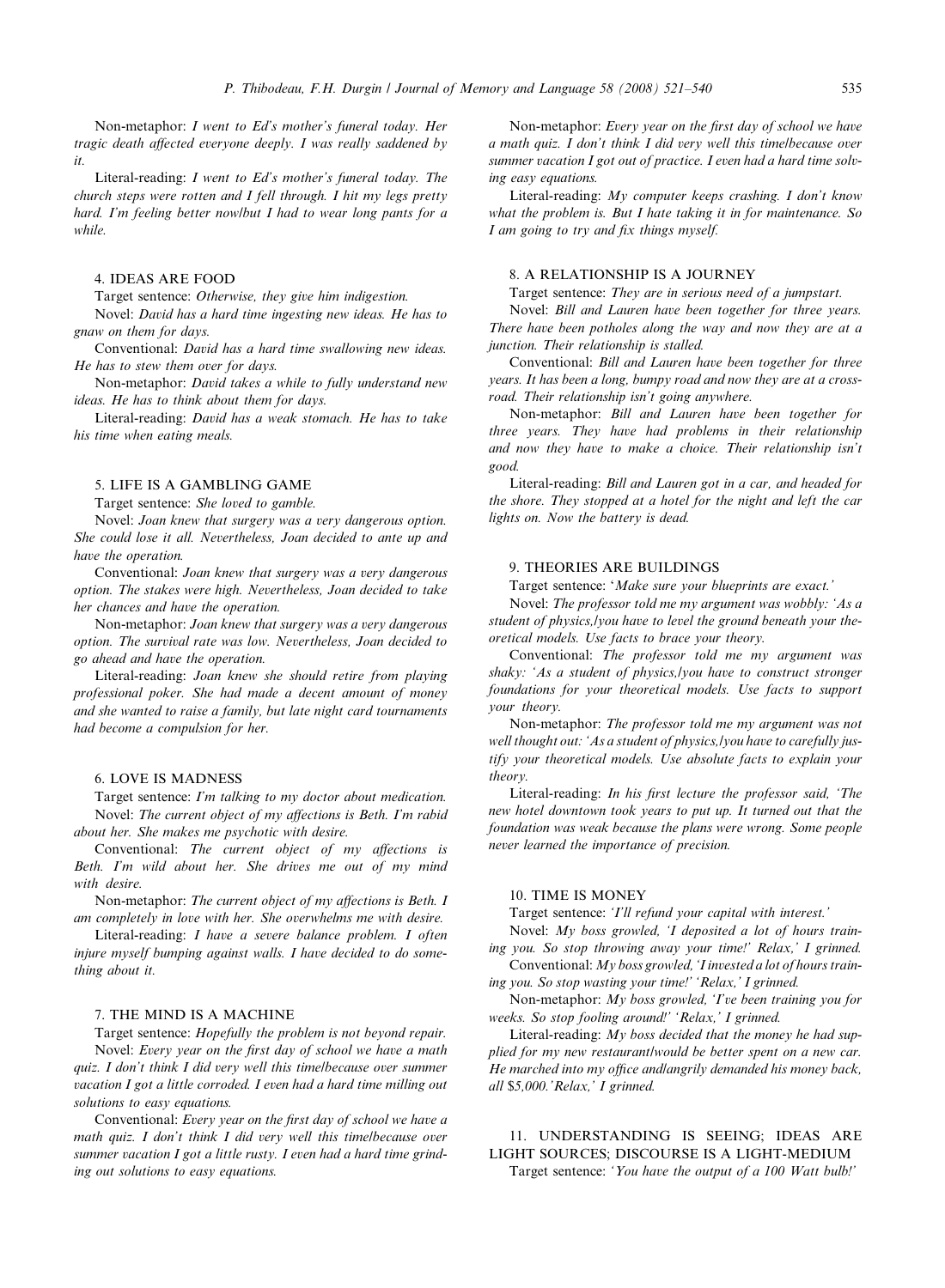Novel: Ms. Armstrong, my history teacher, paid me a compliment the other day saying,/'Your remarks on Columbus were a ray of sunshine. You made the ideas really translucent.' And she wrote at the end of my assignment:

Conventional: Ms. Armstrong, my history teacher, paid me a compliment the other day saying,/'Your remarks on Columbus were brilliant. You made the ideas really clear.' And she wrote at the end of my assignment:

Non-metaphor: Ms. Armstrong, my history teacher, paid me a compliment the other day saying,/'Your remarks on Columbus were fantastic. Your ideas were well explained.' And she wrote at the end of my assignment:

Literal-reading: At the lamp store, one of the employees was taking inventory of all the desk lights. I found him particularly amusing/because he would talk to the lamps as he wrote about them. I heard him tell one light:

# 12. VITALITY IS A SUBSTANCE

Target sentence: I'm glad to have my vitality refill.

Novel: Even though I just sit at a desk, my job empties my energy wells. I'm out of oil by the end of the day. But when I do aerobics my tanks overflow.

Conventional: Even though I just sit at a desk, my job drains me. I don't have any energy left at the end of the day. But when I do aerobics I'm brimming with vim and vigor.

Non-metaphor: Even though I just sit at a desk, my job is extremely tiring. I feel like I can barely move at the end of the day. But when I do aerobics I feel perky again.

Literal-reading: I used to have low energy at the end of the day. I saw my doctor about it and he prescribed a pill called 'vitality' to reduce my fatigue. I just got the prescription renewed and now I feel much better.

#### B. Fillers and questions

1. Friends are lifesavers. Last week, I got a flat tire on my way to an important meeting and gave up hope of making it to the office by nine. But my friend Julie came and revived me. She offered to lend me her car as a lifeline.

Was Julie compared to a lifeguard? YES

2. Politics is a roller-coaster. Ted got on the ride when he decided to campaign for mayor of his small town. After flipping, rolling, and shaking for the public for eight weeks, he finally felt like he was in control. But as he watched the exit polls reported on TV, he plummeted. He had lost in a landslide.

Was the candidate running for mayor in a big city? NO

3. Bureaucracy is quicksand. This morning I went to the Department of Motor Vehicles/thinking that I would be able to get my drivers license renewed in an hour. Boy was I wrong. I started sinking when I saw the line of people that led out the door. But I had to be pulled out of the office with a stick/when I realized I didn't have all the necessary paperwork.

Was there sand at the DMV? NO

4.Agoodbookisavacationforme.Irunthroughthepages,leaping from chapter to chapter. Travel time is short, I just open the cover. At the end of my itinerary I am refreshed and ready to get back to work.

5. John's friends think of his house as a hotel. The three story building can lodge at least fifteen to twenty people comfortably. And John's mom, the chef, is willing to cook up room service late into the night. Best part about the stay is that it is always free.

6. ''Your analysis is definitely headed in the right direction,'' the professor told me. ''I think you should continue in this vein, but watch out for the pitfalls that may occur due to misleading information.'' I told him how much I appreciated his input. ''Thank you so much. This will really help me get back on track.'' Did the professor's comments help? YES

7. James grew up in the country-side and now can't stand living in a city. He complains that the endless screeching of its many inhabitants is sometimes deafening. Cars roar down streets, charging at pedestrians.

Is James living in the jungle? NO

8. Some people say that seeing is communicating. I can understand that. The other day, I noticed Ron glaring at me. He couldn't take his eyes off me. I saw he was really mad from the way he kept his gaze glued to mine.

Did Ron's eyes communicate his anger? YES

9. Aaron's stomach is a bottomless pit. He can eat pizza for hours without getting full. We joke that he could probably throw back a gallon of ice cream without any problem.

10. My accounting job is a jail. I have been putting in my time for the last twenty years—8 h a day. Next year I will be able to retire though and I will be free.

11. Feeling good is a question of balance. Sometimes I like to relax with a good book. Other times I like to take walks on the beach. Regardless, I never forget to set aside time for myself. Indulgence is my philosophy of life.

Does the author like to read? YES

12. The reef habitat is full of life. The popular surgeon fish is named for the two sharp spines, like a surgeon's scalpel, found at the base of the tail. These colorful fish really catch the eye. But be careful not to be slashed by a sweeping tail.

Is the fish named after a type of doctor? YES

13. A woman who can issue an ultimatum is brave indeed. Meryl, 33, always wanted kids. But her long-term partner consistently refused. She told him it was either kids or goodbye. She explained, ''He was a bit stunned by my bluntness but gave in. It was an enormous risk, but I'm really glad now I went the whole way.''

Is Meryl older than 35? NO

14. ''Life was completely different after the boating accident,'' explained Carol. ''When I was told that my husband would never walk again, I couldn't believe it. I remember saying that John was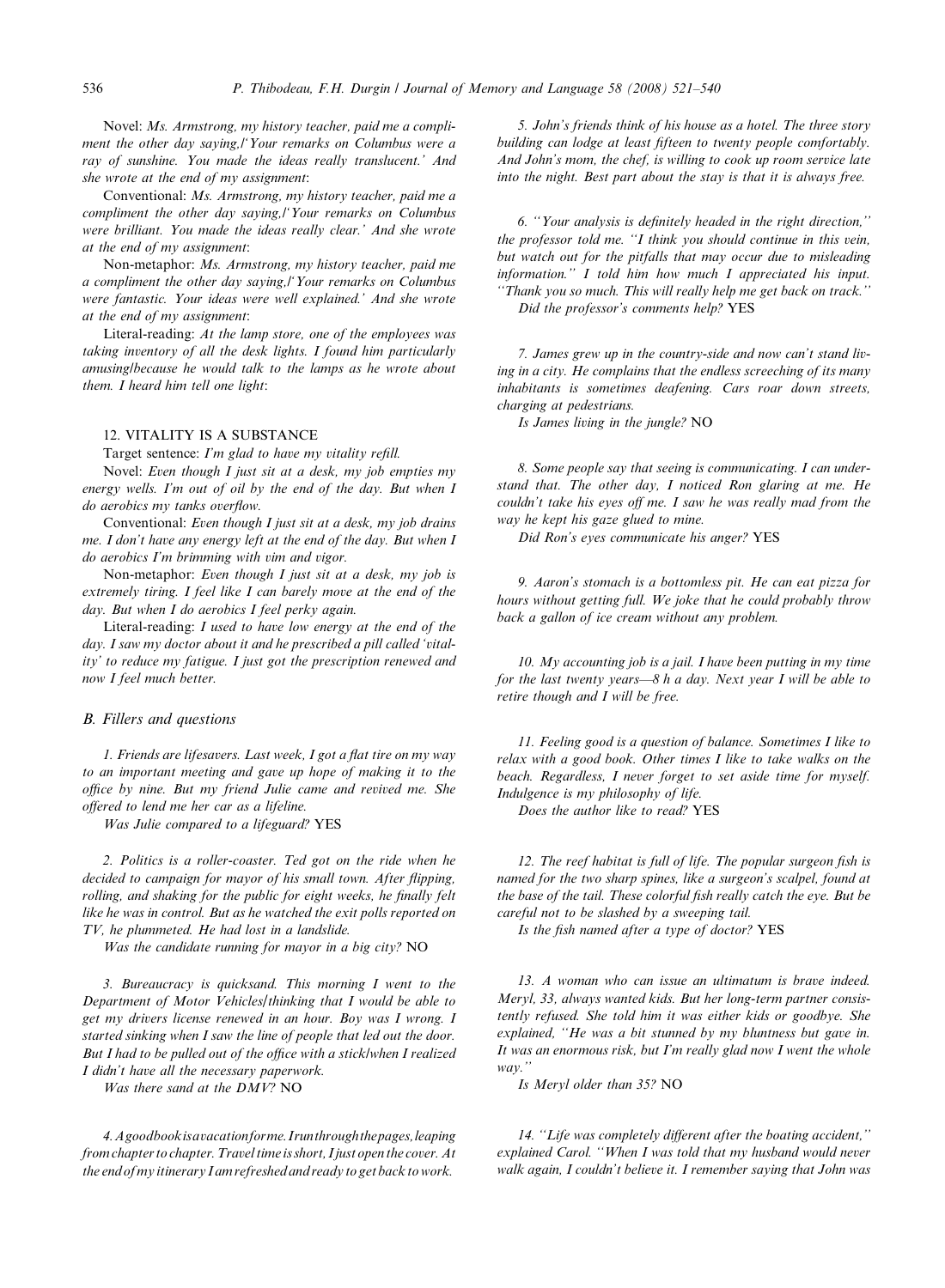fit and healthy, that he'd recover. But the doctor explained about the damaged nerves. Now he spends most of his time in a wheel chair.''

Was Carol's husband injured in a car accident? NO

15. Parents often try and entertain their children too much. Instead they should encourage their children to amuse themselves. Leaving them to their own devices might be a good thing. Boredom can generate creativity.

#### Appendix D. Materials for experiment 3

Note that "/" is used to indicate line breaks that appeared within sentences.

#### A. Experimental stimuli

Target sentences (which concluded each scenario) appear first, followed by the three scenario types that preceded them in the experiment.

1. ANGER IS HEAT—ANGER IS A DANGEROUS ANIMAL

Target sentence A: Otherwise my boiler would burst.

Target sentence B: Otherwise my claws would come out.

Conventional A: I was fuming. My roommate borrowed my car without asking and got into an accident. I had to take a moment to let off some steam.

Conventional B: I was bristling. My roommate borrowed my car without asking and got into an accident. I had to take a moment to leash my anger.

Non-metaphor: I was furious. My roommate had borrowed my car without asking and got into an accident. I had to take a moment to relax.

# 2. AN ARGUMENT IS A WAR—AN ARGUMENT IS A SPORTS CONTEST

Target sentence A: When they start to argue, their friends head for a bunker.

Target sentence B: When they start to argue, their friends head for the stands.

Conventional A: Stan and Jake often get into arguments. But Stan's position is often indefensible. As a result, Jake is almost always able to shoot down Stan's claims.

Conventional B: Stan and Jake often get into arguments. But Stan's reasoning is often well off the mark. As a result, Jake is almost always able to knock out Stan's claims.

Non-metaphor: Stan and Jake often get into arguments. But Stan's theories are usually poorly reasoned. As a result, Jake is almost always able to contradict Stan's claims.

# 3. IDEAS ARE FOOD—IDEAS ARE PLANTS

Target sentence A: They are exquisite gourmet meals for him. Target sentence B: They are exotic tropical plants for him.

Conventional A: When David hears new ideas, he takes his time digesting them completely. He likes to chew them over slowly.

Conventional B: When David hears new ideas, he takes his time letting them come to full flower. He likes to cultivate them slowly.

Non-metaphor: When David hears new ideas, he takes his time fully appreciating them. He likes to deliberately think them through.

#### 4. LIFE IS A GAMBLING GAME—LIFE IS A **JOURNEY**

Target sentence A: She put her chips in the pot.

Target sentence B: She boarded the train.

Conventional A: Joan knew that surgery was a very dangerous option. The stakes were high. Nevertheless, she decided to take her chances with the operation.

Conventional B: Joan knew that surgery was a very dangerous option. The road ahead was uncertain. Nevertheless, she decided to go ahead with the operation.

Non-metaphor: Joan knew that surgery was a very dangerous option. It was a risky procedure. Nevertheless, she decided to have the operation.

# 5. LOVE IS MADNESS—LOVE IS MAGIC

Target sentence A: *I never want to be sane again*.

Target sentence B: I hope her potion never runs out.

Conventional A: The current object of my affections is Beth. I'm wild about her. She drives me out of my mind.

Conventional B: The current object of my affections is Beth. I'm entranced by her. She's cast her spell over me.

Non-metaphor: The current object of my affections is Beth. She fascinates me. I am completely in love with her.

# 6. A RELATIONSHIP IS A JOURNEY—A RELATION-SHIP IS A PATIENT

Target sentence A: They need a better navigation system.

Target sentence B: They'd better find some medicine fast.

Conventional A: Bill and Lauren have been together for three years. It has been a long, bumpy road, and now their relationship seems to be heading toward a dead end.

Conventional B: Bill and Lauren have been together for three years. Their relationship has been unhealthy before, but now it is nearly dead.

Non-metaphor: Bill and Lauren have been together for three years. They have had problems in their relationship in the past, but now it is really not good.

# 7. THEORIES ARE BUILDINGS—ARGUMENTS ARE **JOURNEYS**

Target sentence A: Make sure your blueprints are exact.'

Target sentence B: Make sure your map is accurate.'

Conventional A: The professor told me my argument was shaky: 'As a student of physics,/you have to construct stronger foundations for your theoretical models. Use facts to support your theory.

Conventional B: The professor told me my argument was off track: 'As a student of physics,/you have to proceed step-by-step toward your theoretical models. Use facts to arrive at your theory.

Non-metaphor: The professor told me my argument was not well thought out: 'As a student of physics,/you have to carefully justify your theoretical models. Use facts to explain your theory.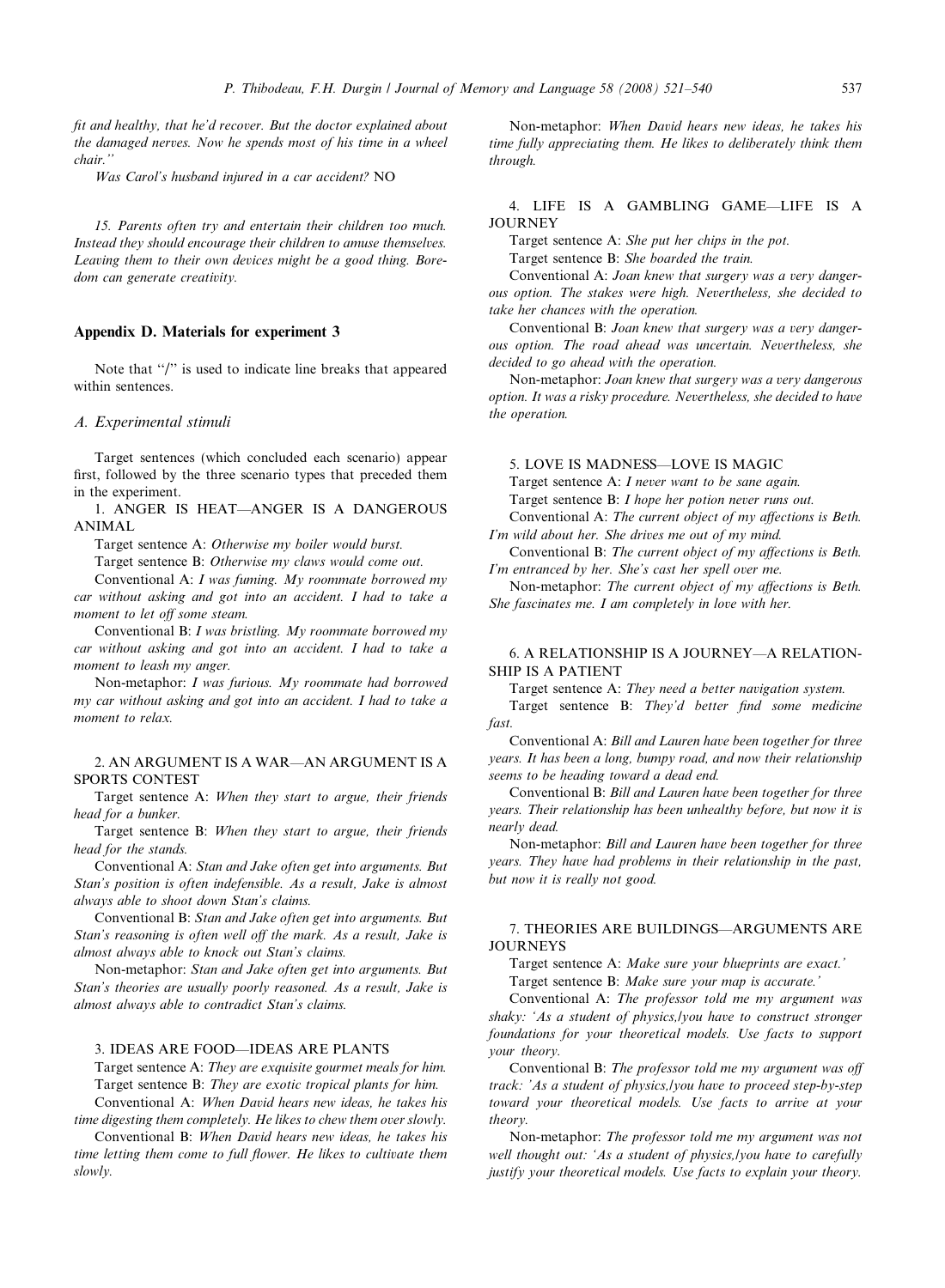8. IDEAS ARE LIGHT SOURCES—IDEAS ARE CUT-TING INSTRUMENTS

Target sentence A: 'Your pen is a floodlight.'

Target sentence B: 'Your pen is a razor.'

Conventional A: Ms. Armstrong, my history teacher, paid me a compliment the other day saying,/'Your remarks on Columbus were brilliant. You made the ideas really clear.' And she wrote at the end of my assignment:

Conventional B: Ms. Armstrong, my history teacher, paid me a compliment the other day saying,/'Your remarks on Columbus were incisive. You cut right to the heart of the matter.' And she wrote at the end of my assignment:

Non-metaphor: Ms. Armstrong, my history teacher, paid me a compliment the other day saying,/'Your remarks on Columbus were fantastic. Your ideas were well explained.' And she wrote at the end of my assignment:

# 9. CRIME IS A DISEASE—CRIME IS A WILD ANIMAL

Target sentence A: No treatment is strong enough to stop it. Target sentence B: No cage is strong enough to restrain it.

Conventional A: In big cities across America, crime has become an epidemic that can't be cured. It is beginning to infect small towns as well.

Conventional B: In big cities across America, crime has become a beast that is roaring out of control. It is beginning to prey on small towns as well.

Non-metaphor: In big cities across America, crime has become a problem that can't be solved. It is beginning to affect small towns as well.

#### 10. A LAWYER IS A SHARK—A LAWYER IS A BOXER

Target sentence A: I sensed blood in the water.

Target sentence B: I started the ten-count.

Conventional A: Going in, I was really worried about the trial. But during the cross-examination, the main defense witness turned out to be little more than shark bait. Once my lawyer sunk his teeth into him, there was no way we were going to lose.

Conventional B: Going in, I was really worried about the trial. But during the cross-examination, the main defense witness turned out to be little more than a featherweight. Once my lawyer had him up against the ropes, there was no way we were going to lose.

Non-metaphor: Going in, I was really worried about the trial. But during the cross-examination, the credibility of the main defense witness turned out to be questionable. Once my lawyer confronted him with the contradictions in his testimony, there was no way we were going to lose.

# 11. A PROFESSOR IS AN OILWELL—A PROFESSOR IS A GOLDMINE

Target sentence A: His classes are a valuable gusher.

Target sentence B: His classes are full of gleaming nuggets. Conventional A: I struck oil when I met Professor Jacoby. I love his lectures. He is a deep well of information.

Conventional B: I struck gold when I met Professor Jacoby. I love his lectures. He is a rich mine of information.

Non-metaphor: I am really lucky to have met Professor Jacoby. I love his lectures. He is incredibly knowledgeable.

### 12. LONELINESS IS A DESERT—LONELINESS IS AN ISLAND

Target sentence A: I need a caravan to save me.

Target sentence B: I need a passing ship to save me.

Conventional A: Ever since my girlfriend left me, my life has become a wasteland. I don't talk to anyone. I am wandering in the desert.

Conventional B: Ever since my girlfriend left me I have been completely at sea. I don't talk to anyone. I'm washed up.

Non-metaphor: Ever since my girlfriend left me, I have been really solitary. I don't talk to anyone. I'm a loner.

# 13. LIES ARE A SPIDER WEB—LIES ARE A SWAMP Target sentence A: His spider silk fooled no one.

Target sentence B: The rest of us kept to solid ground.

Conventional A: I don't trust Joe anymore. I always suspected that he was a compulsive liar, but yesterday the web he spun was absolutely absurd. He got completely tangled in his own lies.

Conventional B: I don't trust Joe anymore. I always suspected that he was a compulsive liar, but yesterday the story he told turned to quicksand under his feet. He got completely mired in his own lies.

Non-Metaphor: I don't trust Joe anymore. I always suspected that he was a compulsive liar, but yesterday the story he told was full of contradictions. He got completely confused by his own lies.

#### 14. DIVORCE IS AN EARTHQUAKE—DIVORCE IS A TORNADO

Target sentence A: No early tremors had prepared me for this. Target sentenceB:No tornadowarning had preparedme for this. Conventional A: The fault-lines in our marriage were clear early on, but I never anticipated how devastating things would become. I was so shaken by the divorce. The ground seemed to come out from under me. My life collapsed.

Conventional B: Our marriage was clearly stormy early on, but I never anticipated how devastating things would become. I was caught in a whirlwind by the divorce. The ground seemed to come out from under me. My life was blown to pieces.

Non-metaphor: There were problems in our marriage early on, but I never anticipated how terrible things would become. The divorce caused confusing and unpleasant emotions. I felt that I could not understand what was happening to me. Day-to-day living was extremely difficult.

## 15. HARD WORK IS A LADDER—HARD WORK IS A **KEY**

Target sentence A: But I think the rungs of her efforts will continue skyward.

Target sentence B: But I think the corporate gates will continue to swing wide for her.

Conventional A: Maddie is making progress in the corporate world. Her hard work is getting her to the top. As she climbs higher on the ladder, though, she has started to worry that she'll never reach the heights of real power.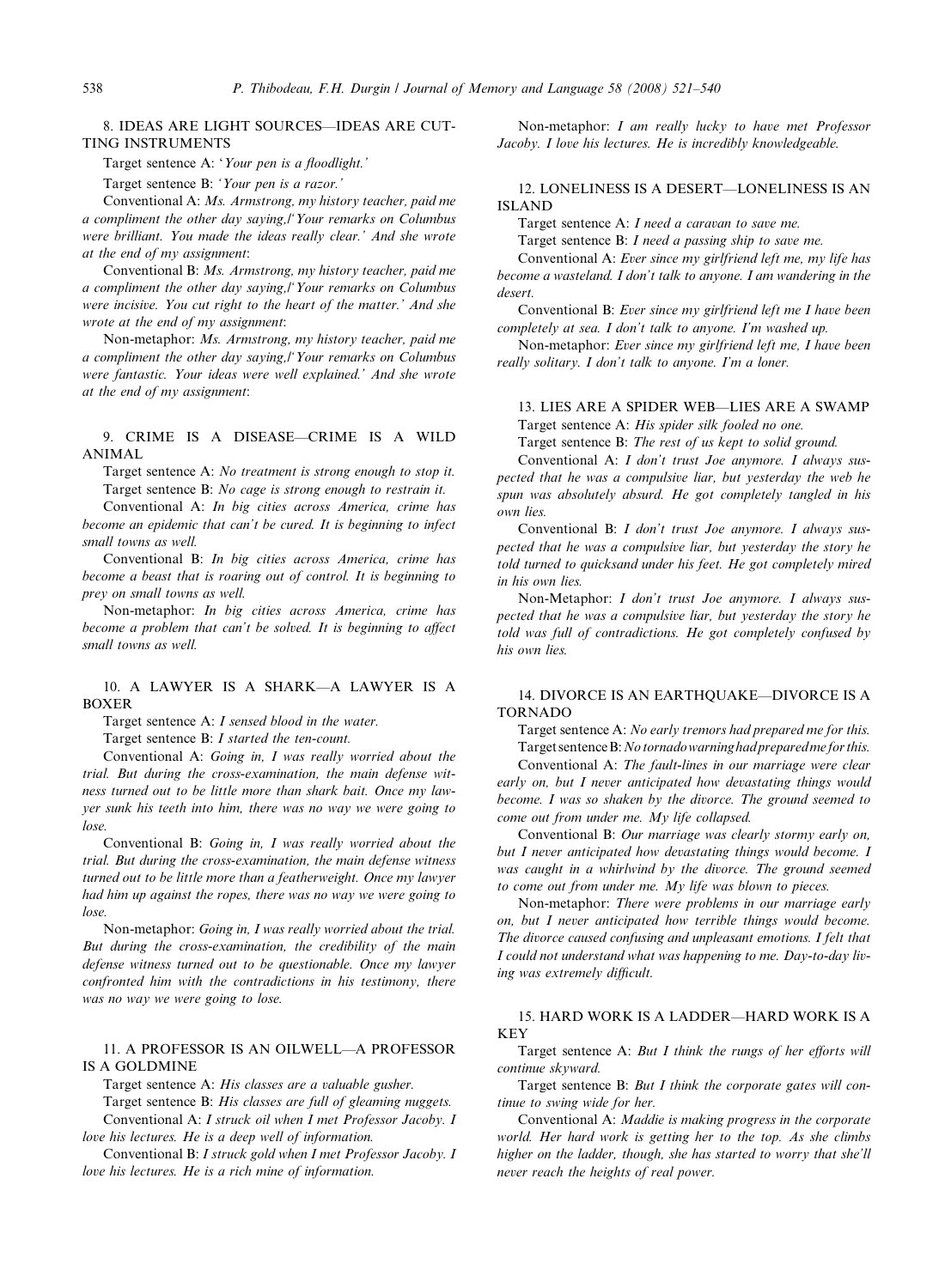<span id="page-18-0"></span>Conventional B: Maddie is making progress in the corporate world. Hard work is the key to her success. As more doors open for her, though, she has started to worry that she will get locked out of real power.

Non-metaphor: Maddie is making progress in the corporate world. Her hard work is responsible for her success. As her promotions continue, though, she has started to worry that she will never be a powerful executive.

## B. Fillers and questions

1. Last week, Fred got a flat tire on his way to an important meeting and gave up hope of making it to the office by nine. But his friend Julie came and saved him. She offered him her car as a lifeline.

Did Fred make it to the office? YES

2. Ted went on a politics rollercoaster when he decided to campaign for mayor of his small town. After trying to please the public for eight weeks, he finally felt like he was on top. But as he watched the exit polls reported on TV, he plummeted. His ride was unexpectedly over.

Was the candidate running for mayor in a big city? NO

3. A good novel is a vacation for me. I run through the pages, leaping from chapter to chapter. Travel time is short; I just open the cover. At the end of my itinerary I am refreshed and ready to get back to work.

Does the narrator read fiction? YES

4. John's friends think of his house as a hotel. The three-story building can lodge at least fifteen to twenty people comfortably. And John's mom, the chef, is willing to cook up room service late into the night. The best part about the stay is that it is always free.

5. Technology is a crutch for most corporations. At first, computers helped hobbling businesses work more efficiently and overcome their weaknesses. But reliance on technology has become so great that without digital support businesses would collapse.

6. 'Your analysis is definitely headed in the right direction,' the professor told me. 'I think you should continue in this vein, but watch out for the pitfalls that may occur due to misleading information.' The advice really helped me get back on track. Did the professor's comments help? YES

7. James grew up in the country-side and now he can't stand living in the city. He complains that the endless screeching of its many inhabitants is sometimes deafening. Cars roar down streets, charging at pedestrians.

Does James dislike living in a rural area? NO

8. My accounting job is so confining. I have been putting in my time for the last twenty years—8 h a day. Next year I will be able to retire, though, and I will be free.

Does the narrator like his job? NO

9. Some people say that seeing is communicating. I can understand that. The other day, I noticed Ron glaring at me. He couldn't take his eyes off me. I could tell he was really mad from the way he kept his gaze glued to mine.

10. Aaron's stomach is a bottomless pit. He can eat pizza for hours without getting full. We joke that he could probably throw back a gallon of ice cream without any problem.

11. Feeling good is a question of balance. Sometimes I like to relax with a good book. Other times I like to take walks on the beach. Regardless, I never forget to set aside time for myself. Indulgence is my philosophy of life.

Does the author like to read? YES

12. A woman who can issue an ultimatum is brave indeed. Meryl, 33, always wanted kids. But her long-term partner consistently refused. She told him it was either kids or goodbye. He gave in.

Is Meryl older than 35? NO

13. 'Life was completely different after the boating accident,' explained Carol. 'When I was told that my husband would never walk again, I couldn't believe it. I remember saying that John was fit and healthy, that he'd recover. Unfortunately he never did.'

Was Carol's husband injured in a car accident? NO

14. Parents often try to entertain their children with television too much. Instead, they should encourage their children to amuse themselves. Leaving them to their own devices might be a good thing. Boredom can generate creativity.

15. I love to watch the Olympics. I prefer the summer games, but I enjoy watching some of the winter events too. Downhill skiing is pretty fun to watch because the athletes go so fast.

Does the narrator prefer to watch the summer Olympics? Yes

# **References**

- Allbritton, D. W., McKoon, G., & Gerrig, R. (1995). Metaphor-based schemas and text representations: Making connections through conceptual metaphors. Journal of Experimental Psychology: Learning, Memory, and Cognition, 21, 612–625.
- Blank, G. D. (1988). Metaphors in the lexicon. Metaphor and Symbolic Activity, 3, 21–36.
- Boroditsky, L. (2000). Metaphoric structuring: Understanding time through spatial metaphors. Cognition, 75, 1–28.
- Bowdle, B. F., & Gentner, D. (2005). The career of metaphor. Psychological Review, 112, 193–216.
- Brown, R. (1958). Words and things. Glencoe, IL: Free Press.
- Deignan, A., & Potter, L. (2004). A corpus study of metaphors and metonyms in English and Italian. Journal of Pragmatics [Special issue]. Metaphor Guest Ed. Steen, G., 36, 1231–1252.